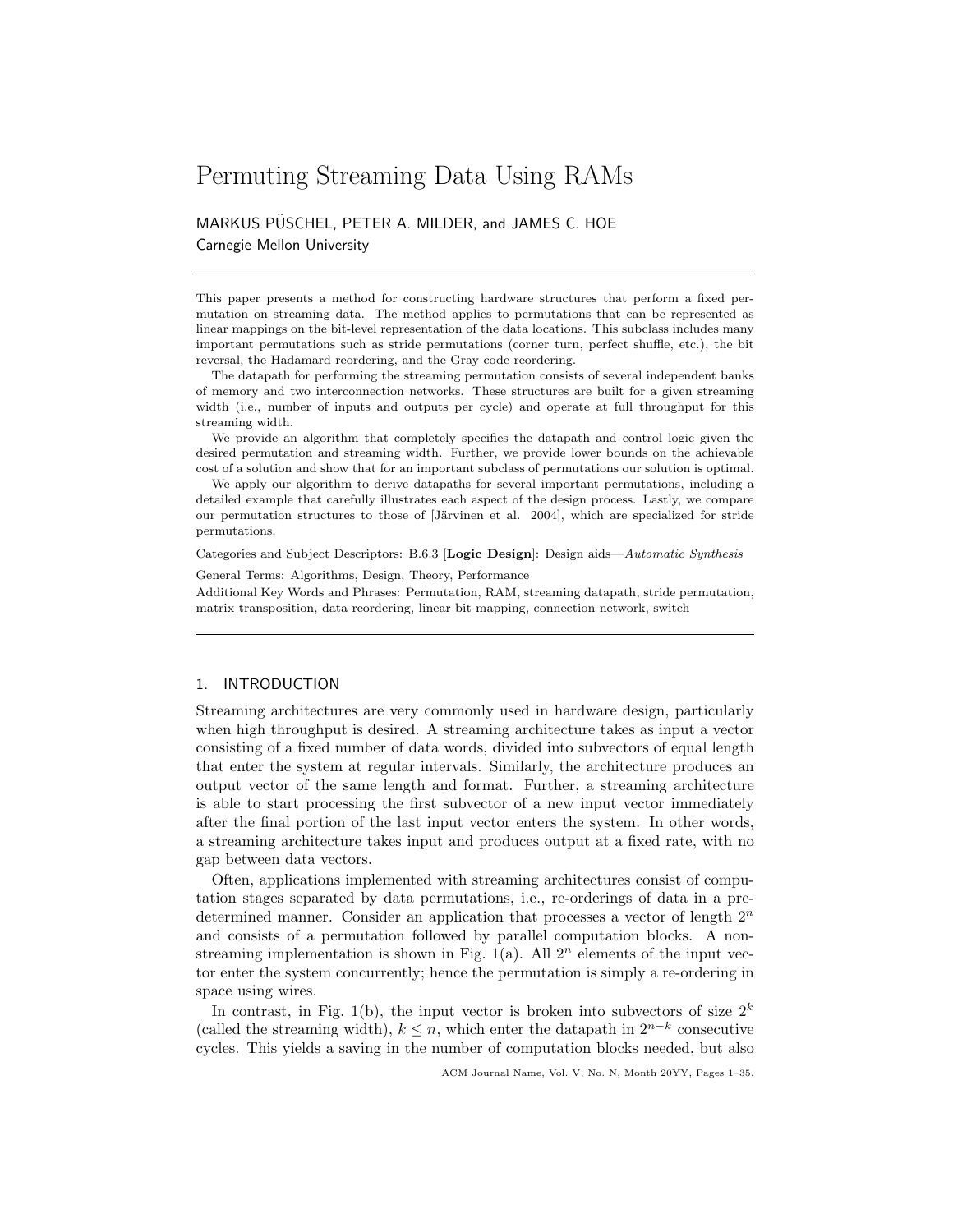

Fig. 1. This figure demonstrates the motivation for this work. On the left is a datapath that receives all  $2<sup>n</sup>$  inputs at once, reorders them with a simple hardwired permutation in space, and performs computations  $A_{2^m}$  in parallel  $2^{n-m}$  times. On the right, we see a streamed version, which streams in data  $2^k$  per cycle over  $2^{n-k}$  cycles. Now, the data must be permuted in space and time. Designing this space/time permutation is the problem that we address in this work.

produces a problem. Namely, the initial permutation now requires a reordering in space (via wires and switches) and in time (by storing and retrieving data from memory).

When the streaming width  $(2^k)$  is non-trivial (i.e., greater than 1 or 2), the difficulty of building a streaming permutation structure greatly increases. Due to the high cost of multi-port memory, the permutation must be performed over several independent banks of memory, and partitioned in such a way to guarantee that the data will be able to be streamed in and out without causing a bank conflict (the need to read or write more than one word in a given memory bank at the same time). In these situations, it is unclear how to build the memory, interconnection networks, and necessary control logic. Except for a few special cases (discussed below), this is an unsolved problem.

In this paper, we propose an efficient method for performing a large class of permutations on data with arbitrary streaming width  $2^k$   $(1 \leq k \leq n)$ . The method applies to any permutation that is a linear transform on the bit representation of the data addresses. This class includes many important permutations such as stride permutations (also called matrix transpositions or corner turns) and the bit reversal. These permutations occur in a wide range of applications such as linear transform algorithms (e.g., fast Fourier transform, Walsh-Hadamard Transform, discrete sine and cosine transforms), multi-dimensional separable signal processing, sorting networks, and Viterbi coding. In Section 6.2, we provide specific examples (and references) for these applications.

We specify an architectural framework that utilizes dual-port memories (we require one read port and one write port). Memories of this type are abundant on modern field-programmable gate arrays (FPGAs), and are straightforward to implement in an application-specific integrated circuit (ASIC). We view the permutations as linear mappings on the bit representation of the data locations, and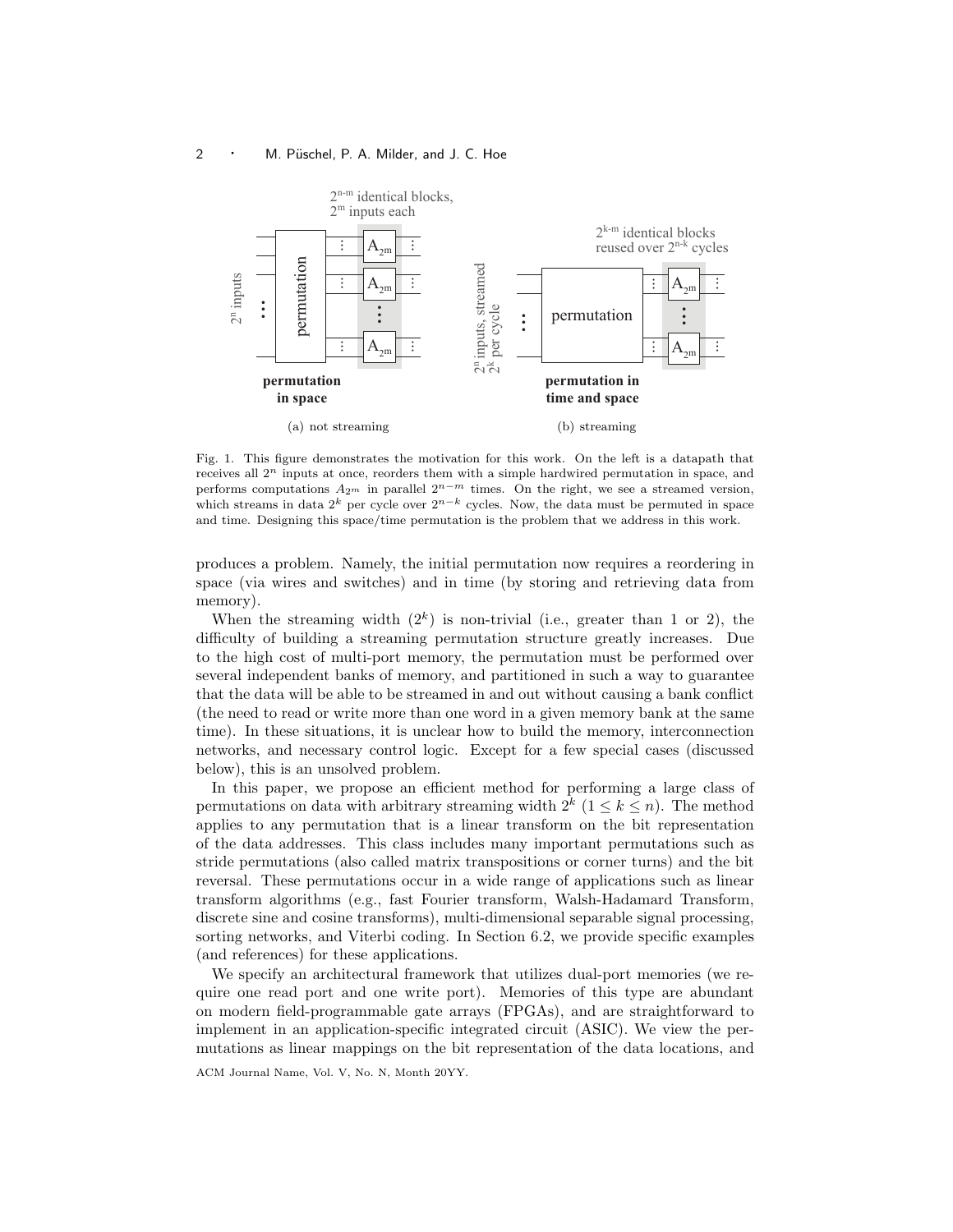express the hardware constraints (i.e., memory port constraints) as conditions on the structure of the mappings. We provide an algorithm that is able to factor each expressible permutation into terms that fulfill these conditions. In this way, we provide an algorithm to design the complete datapath for the specified permutation. We analyze the implementation costs, derive lower bounds, and show that our algorithm gives optimal solutions for an important subclass of permutations.

Further, for experimental validation, we have written a tool that takes as input a permutation and a streaming width, and uses the algorithm presented in this paper to design the hardware structure. The tool outputs this design in synthesizable Verilog.

Related Work. The stride permutation is a special case of the problem we address in this paper. In [Takala et al. 2003; Järvinen et al. 2004], streaming structures for two-power sizes are developed. However, their solutions are based on different assumptions and are hence different from ours. Additionally, [Gorman and Wills 1995] considers a limited set of streaming stride permutations in the context of hardware implementations of the fast Fourier transform.

In other recent work [Milder et al. 2009], we have developed a RAM-based method that can be used to automatically design a streaming datapath for any given permutation. This method is hence more general than the one we present here, but it is much more expensive, because it cannot take advantage of the linearity assumption used in this paper.

In [Parhi 1992], a technique is presented to design data format converters, which are register-based structures that are synthesized to perform a given streaming permutation. This technique is applicable to all permutations and all streaming widths. Designs produced in this way consist of independent registers connected with wires and multiplexers. A benefit of this approach is that it is optimal in the amount of storage used for a given permutation. However, this storage is distributed across many small independent registers, often leading to very complicated control and routing.

Also of note is [Láng 1976], which gives a scheme to permute n data points at a stride of  $n/2$  (also known as the perfect shuffle) on an array computer, which consists of several parallel memories connected by a network of switches. Performing a permutation on this type of system has several similarities to the streaming problem we consider.

Lastly, we note that a large amount of work has been done in the area of permutation networks [Benes 1965; Waksman 1968; Lawrie 1975; Pease 1977]. Although there are connections between this work and ours (discussed later), there is a very important distinction: these networks take in and permute  $2<sup>n</sup>$  data points concurrently, while our *streaming* problem receives the  $2^n$  data elements at a rate of  $2^k$ per cycle, separated over multiple consecutive cycles. Thus, our structures require memory to reorder across time boundaries, while permutation networks do not.

In Section 6.2, we present a more thorough discussion of this related work and evaluate the result of applying our general method to the stride permutation by comparing with [Järvinen et al. 2004].

Organization. We begin with a description of our notation and present the necessary linear algebra background in Section 2. In Section 3, we state the exact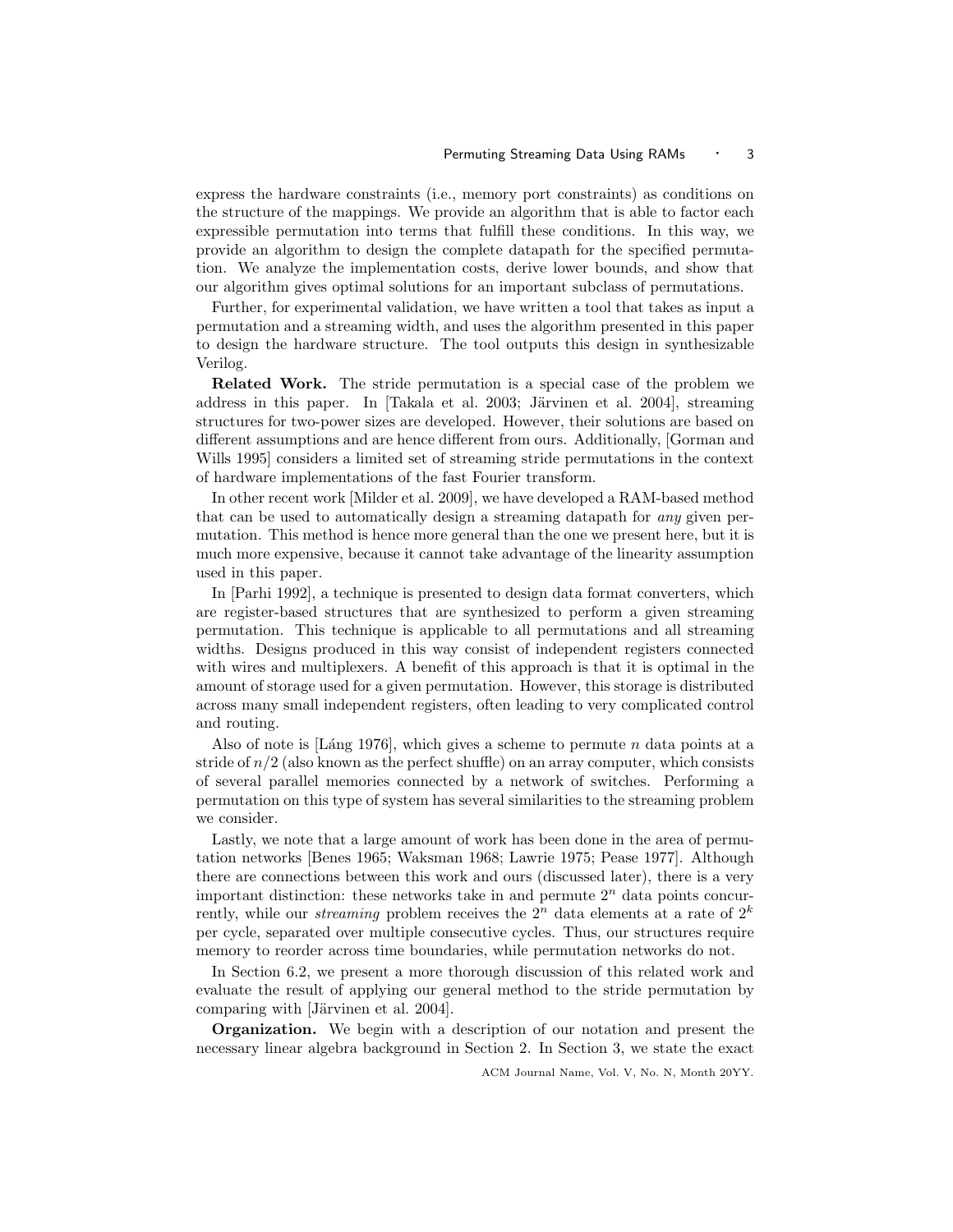problem and formulate it mathematically including a suitable cost model. We derive the lower bounds on the implementation costs in Section 4. Section 5 presents the algorithm for constructing our solutions, identifies the cases in which they are optimal, and shows a detailed example. In Section 6, we evaluate our streaming permutations: (a) we provide several examples of important permutations and their streaming solutions and identify those that are optimal, (b) we compare to related work, and (c) we discuss applications of streaming permutations. Lastly, we offer our concluding remarks in Section 7.

# 2. BACKGROUND AND NOTATION

Permutations and linear bit mappings. In this paper we consider permutations on  $2^n$  points  $0, \ldots, 2^n - 1$ . For example, the cyclic shift (by 1) is defined by

$$
C_{2^n}: 0 \mapsto 1 \mapsto 2 \mapsto \ldots \mapsto 2^n - 1 \mapsto 0, \text{ or } i \mapsto i + 1 \text{ mod } 2^n.
$$

We equally view permutations as matrices and use the same notation for them. There are two choices for associating a matrix with a permutation and they are transposes of each other; we choose the one that makes

$$
C_{2^n} = \begin{pmatrix} 0 & 1 \\ 1 & & \\ & \ddots & \\ & & 1 & 0 \end{pmatrix} . \tag{1}
$$

The set of all permutations on  $2^n$  points is denoted with  $S_{2^n}$  and it is a group, called the symmetric group. It has  $2^n!$  elements.

We denote the field (also called Galois field) with 2 elements with  $\mathbb{F}_2 = \{0,1\}$ and consider its elements as the two states of a bit. Addition and multiplication in  $\mathbb{F}_2$  are equivalent to the "xor" and "and" operations, respectively.<sup>1</sup>

Permutations on  $0, \ldots, 2^n - 1$  can equivalently be seen as permutations on the corresponding bit representations  $x \in \mathbb{F}_2^n$  of these numbers. We view these x as column vectors and assume the least significant bit is on the bottom. For example, for  $n = 2$ , the number 1 is represented as  $\binom{0}{1}$ .

In some cases a permutation of  $\mathbb{F}_2^n$  is a linear mapping on  $\mathbb{F}_2^n$  of the form

$$
y = Px, \quad P \in \mathrm{GL}_n(\mathbb{F}_2),
$$

where  $GL_n(\mathbb{F}_2)$  is the group of all invertible  $n \times n$  bit matrices. Its size is  $(2^n -$ 1)(2<sup>n</sup> − 2) · · · (2<sup>n</sup> − 2<sup>n-1</sup>). Every bit matrix  $P \in GL_n(\mathbb{F}_2)$  defines a permutation in  $\mathcal{S}_{2^n}$ . We formally capture this by the mapping

$$
\pi: GL_n(\mathbb{F}_2) \to \mathcal{S}_{2^n}, \quad P \mapsto \pi(P). \tag{2}
$$

We will identify  $GL_n(\mathbb{F}_2)$  with its image  $\pi(GL_n(\mathbb{F}_2))$  in  $\mathcal{S}_{2^n}$ .

Consider a small example:

$$
P = \begin{pmatrix} 1 & 1 \\ & 1 \end{pmatrix}
$$

<sup>&</sup>lt;sup>1</sup>In this paper we only require the ring structure of  $\mathbb{F}_2$ . Hence, our method can be generalized by replacing  $\mathbb{F}_2$  with any ring of integers modulo a fixed n. This way, for example, a streaming datapath for a radix-3 bit reversal can be derived.

ACM Journal Name, Vol. V, No. N, Month 20YY.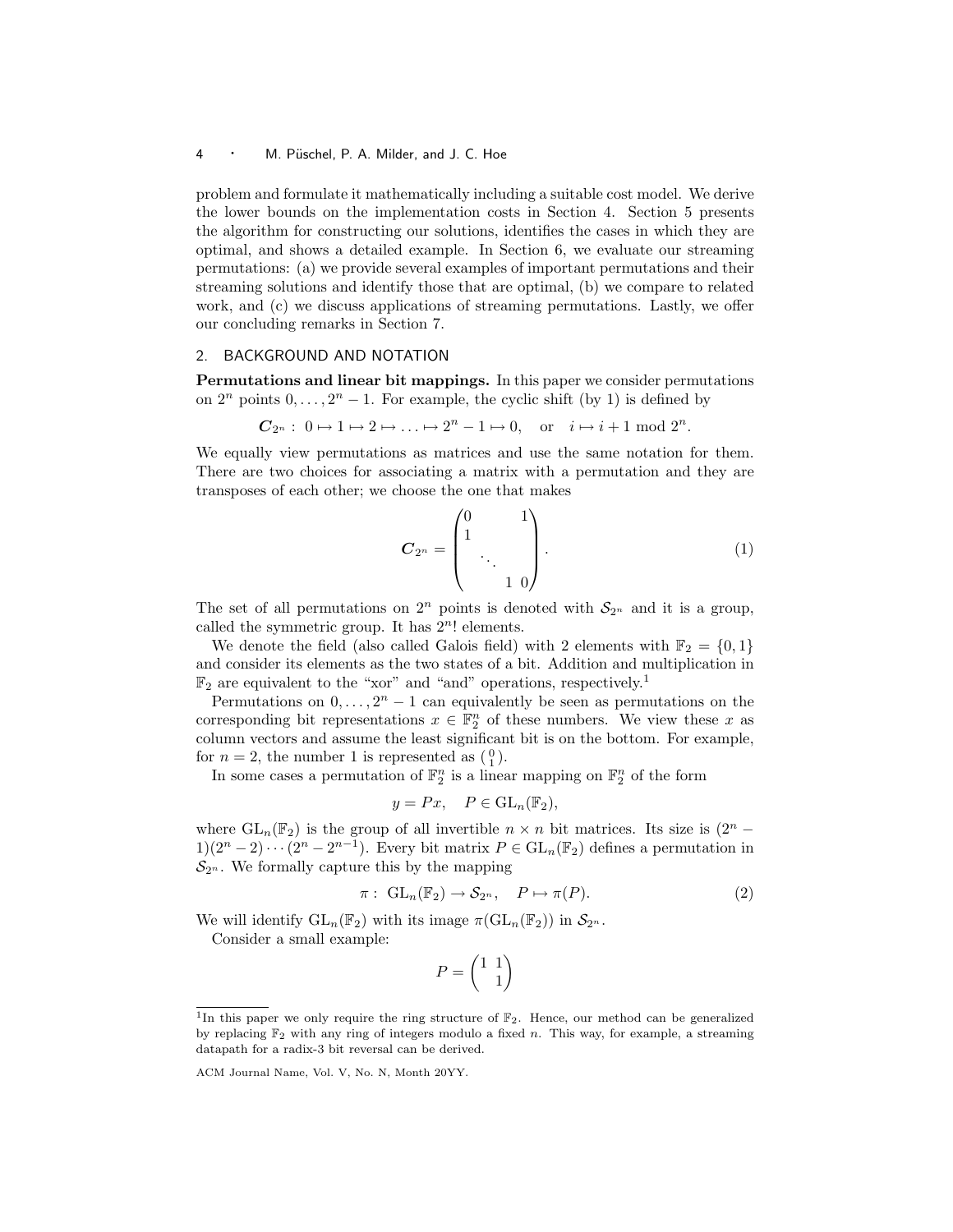maps  $\binom{0}{0} \mapsto \binom{0}{0}, \binom{0}{1} \mapsto \binom{1}{1}, \binom{1}{0} \mapsto \binom{1}{0}, \binom{1}{1} \mapsto \binom{0}{1}$ , i.e.,  $0 \mapsto 0, 1 \mapsto 3 \mapsto 1, 2 \mapsto 2$ , which implies

$$
\pi(P) = \begin{pmatrix} 1 & & \\ & & 1 \\ & & 1 \\ & 1 & \end{pmatrix}.
$$

To clearly distinguish matrices  $P$  that operate on  $n$  bits from permutation matrices that operate on  $2^n$  points, we will bold-face the latter as in (1).

We introduce additional notation for matrices. We denote the *direct sum* and the Kronecker or *tensor product* of matrices  $P, Q$  respectively with

$$
P \oplus Q = \begin{pmatrix} P \\ Q \end{pmatrix}
$$
, and  $P \otimes Q = (p_{i,j}Q)_{i,j}$  for  $P = (p_{i,j})$ .

Further,  $I_n$  is the  $n \times n$  identity matrix and  $J_n$  is  $I_n$  with the columns in reversed order. The stride permutation is defined via

$$
L_{2^n,2^s}: i2^{n-s}+j \mapsto j2^s+i, \quad 0 \le i < 2^s, 0 \le j < 2^{n-s}.
$$

Equivalently,  $\mathbf{L}_{2^n,2^s}$  transposes a  $2^{n-s} \times 2^s$  array stored in row-major order.  $\mathbf{L}_{2^n,2^{n-1}}$ is also called the perfect shuffle.

The bit-reversal permutation is denoted with  $\mathbf{R}_{2^n}$ .

Now we can state the following well-known properties of  $\pi$  defined in (2). In (4) below,  $C_n^{n-k}$  is the  $(n-k)$ th power of the cyclic shift  $C_n$ , i.e., a cyclic shift by  $n-k$ on n points.

LEMMA 2.1. Let  $P, Q \in GL_n(\mathbb{F}_2)$ . Then the following holds.

\n- (1) 
$$
\pi(PQ) = \pi(P)\pi(Q)
$$
 and  $\pi(P^{-1}) = \pi(P)^{-1}$  (i.e.,  $\pi$  is a group homomorphism).
\n- (2)  $\pi(P \oplus Q) = \pi(P) \otimes \pi(Q)$ .
\n- (3)  $\pi(I_n) = \mathbf{I}_{2^n}$
\n- (4)  $\pi(C_n^{n-k}) = \mathbf{L}_{2^n,2^k}$
\n- (5)  $g(A)$   $\mathbf{R}$
\n

 $(5) \pi(J_n) = \mathbf{R}_{2^n}$ 

We will encounter other relevant pairs of P and  $\pi(P)$  in Section 6.

Linear algebra background. We use a number of basic results from linear algebra (e.g., [Bernstein 2005]). If  $P \in \mathbb{F}_2^{m \times n}$  is an  $m \times n$  bit matrix, then

$$
im(P) = \{Px \mid x \in \mathbb{F}_2^n\}
$$
 and  $ker(P) = \{x \in \mathbb{F}_2^n \mid Px = 0\}$ 

are the image and kernel (or nullspace) of the linear mapping defined by the matrix P. It holds that  $\dim(\text{im}(P)) = \text{rank}(P)$  and  $\dim(\text{ker}(P)) + \dim(\text{im}(P)) = n$ . Further,  $rank(P+Q) \le rank(P) + rank(Q)$  and  $rank(PQ) \le min(rank(P), rank(Q)).$ 

If  $V \leq \mathbb{F}_2^n$  is a vector subspace of dimension  $\dim(V) = k$ , then  $|V| = 2^k$ . If  $x \in \mathbb{F}_2^n$ , then any  $x + V = \{x + v \mid v \in V\}$  is called a coset of V in  $\mathbb{F}_2^n$ . Its size is again  $2^k$  and there are precisely  $2^{n-k}$  many different cosets that partition  $\mathbb{F}_2^n$ .

# 3. PROBLEM FORMULATION

Given is an invertible linear bit mapping, or bit matrix,  $P \in GL_n(\mathbb{F}_2)$ ;  $\pi(P)$  is the corresponding permutation on  $2^n$  points. We want to design a logic block that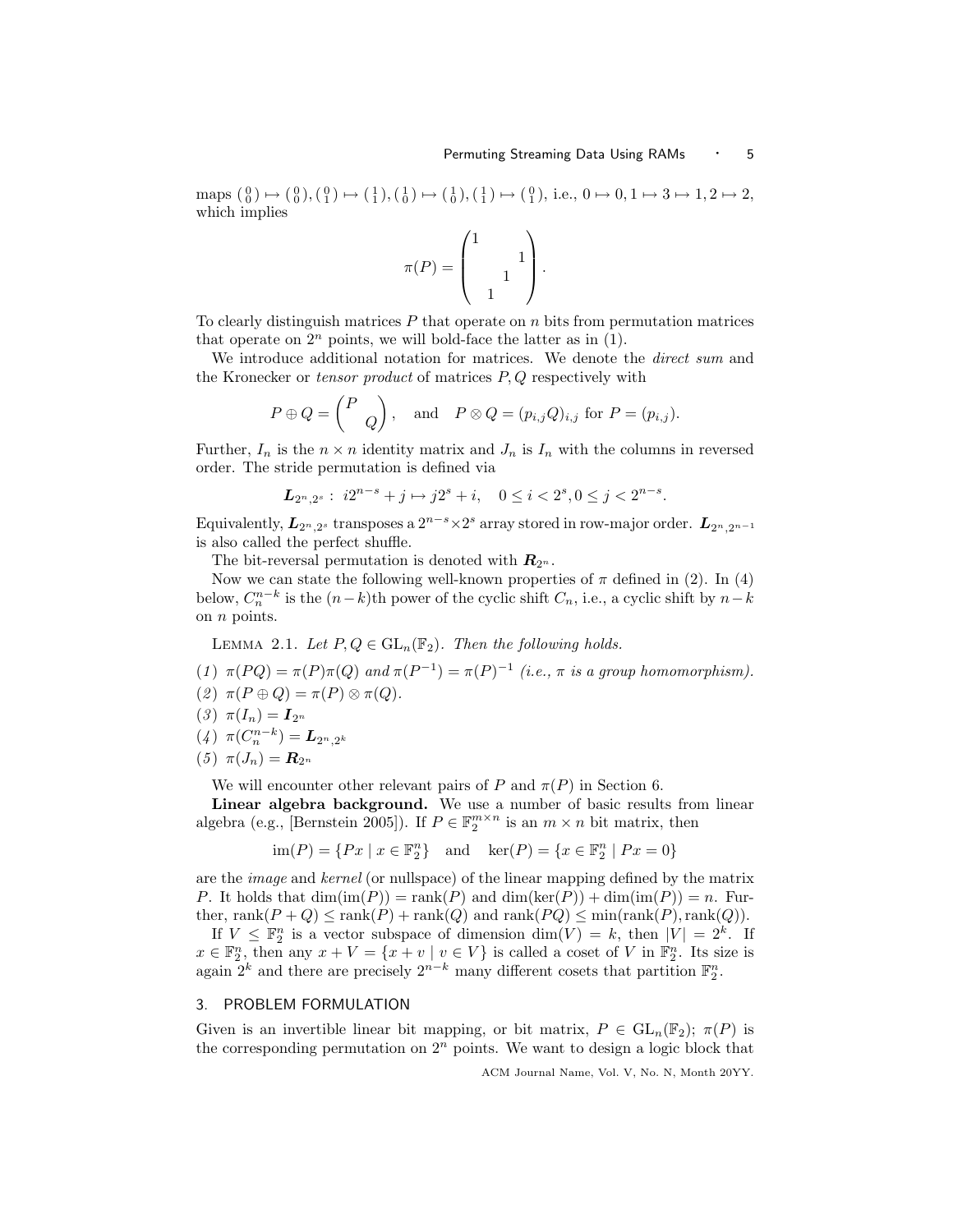

Fig. 2. The problem considered in this paper: permuting an input vector of length  $2<sup>n</sup>$ , streamed with width  $2^k$ . The permutation (enclosed by the gray box) is performed in two stages using  $2^k$ available RAMs with write/read port restrictions and suitably designed connection networks.

permutes a vector of  $2^n$  data words with  $\pi(P)$ . The vector is streamed with a streaming width  $2^k$ ,  $k \leq n$ . This means that in every cycle the logic block takes a segment of length  $2^k$  of the vector as input, and produces a segment of equal length of the permuted vector as output (see Fig. 1(b)). Further, we assume there are  $2^k$ banks of RAM, each of which can hold at least  $2^{n-k}$  data words of the vector. (If each available RAM can only hold  $2^c$  words,  $c < n - k$ , then  $2^{n-k-c}$  RAMs can be used to simulate a RAM of size  $2^{n-k}$ .) We assume that each of the RAMs is dual-ported. That is, each memory can concurrently read and write one data word in each cycle.

The conditions described above capture the situation on current FPGA platforms, but can also be realized as an ASIC.

The basic idea is to design two connection networks as shown in Fig. 2 and to permute the data in two stages by writing into the RAMs and reading out from the RAMs. We call the first stage (input data to RAM) the write-stage and the second stage (RAM to output data) the read-stage. Each stage has to obey the port restrictions of the RAMs, i.e., no further buffers are used.

Besides finding a solution, the optimization criterion is to minimize the cost of the connection network.

To mathematically formulate the situation and problem above, we go through several steps:

- —Address scheme and stages: We assign proper addresses to the input vector and the RAMs. The problem is then to find a suitable factorization of the bit matrix P into a matrix product  $N^{-1}M$ , one matrix for each stage.<sup>2</sup>
- —Constraint: dual-ported: We formulate this constraint mathematically as a condition on certain submatrices of M and N.
- —Optimization criteria: We capture the cost of the connection network through two metrics: the connectivity of the network and the cost of the control logic. Both metrics are properties of M and N.

Address scheme and stages. The streamed input vector of length  $2^n$  is indexed with addresses  $x \in \mathbb{F}_2^n$  as shown in Fig. 3(a). The stage number is given by

<sup>&</sup>lt;sup>2</sup>We factor  $P = N^{-1}M$  and not  $P = NM$  for notational convenience later.

ACM Journal Name, Vol. V, No. N, Month 20YY.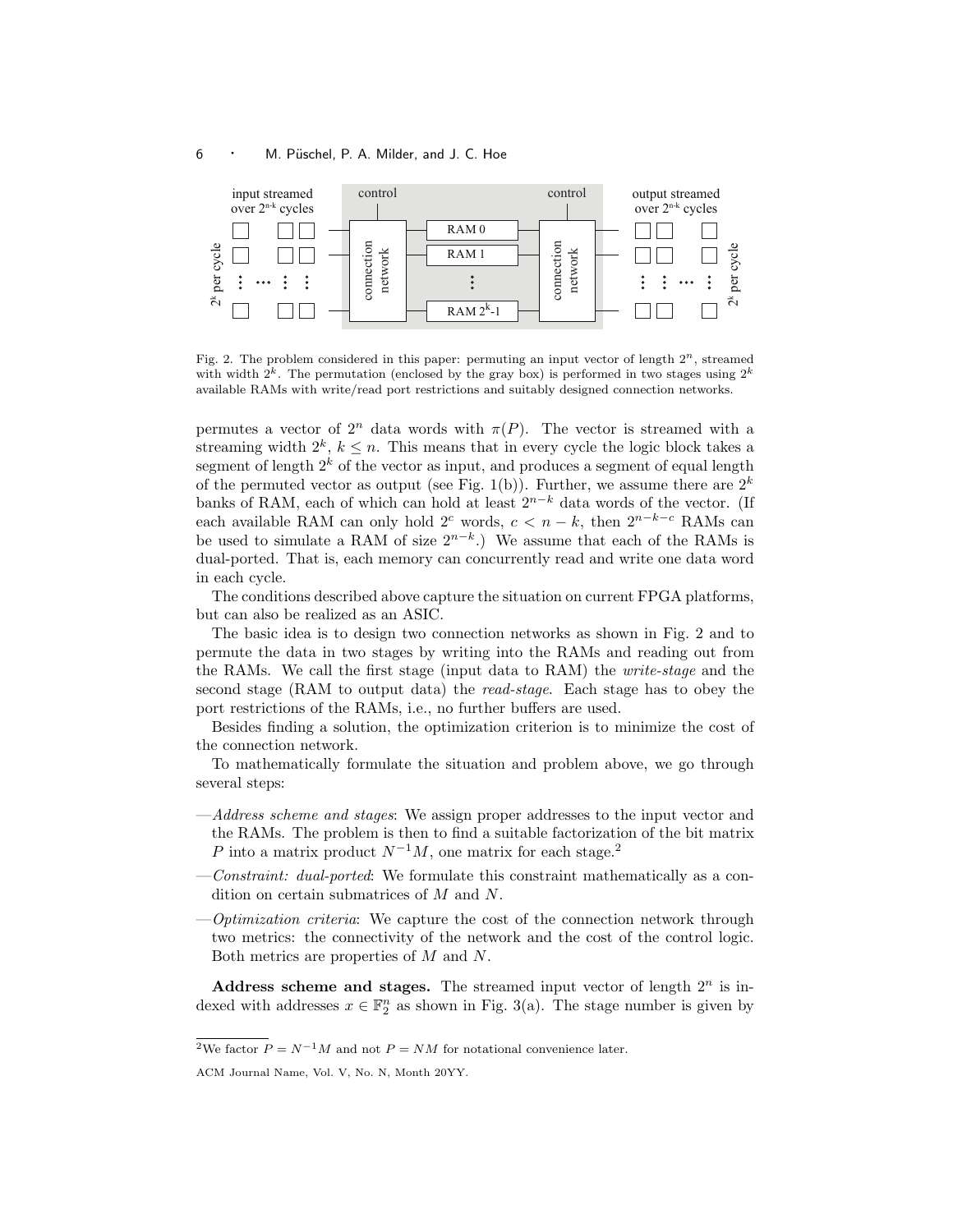

Fig. 3. Addressing used in this paper. The streamed vector contains  $2<sup>n</sup>$  data words streamed in  $2^{n-k}$  stages;  $2^k$  RAMs with space for (at least)  $2^{n-k}$  data words each are available.

the upper  $n - k$  bits of x and the location within the stage by the lower k bits, referred to as  $x_2$  and  $x_1$ , respectively:  $x = \begin{pmatrix} x_2 \\ x_3 \end{pmatrix}$  $\overline{x}_1$  $\big)$  .

The  $2^k$  RAMs are indexed with addresses  $z \in \mathbb{F}_2^n$  as shown in Fig. 3(b). The RAM number  $z_1$  is given by the k lower bits of z, and the location  $z_2$  in the RAM by the  $n - k$  upper bits:  $z = \begin{pmatrix} z_2 \\ z_1 \end{pmatrix}$  $\overline{z}_1$  $\big).$ 

The addressing of the output vector  $y$  is analogous to the addressing of the input vector.

We want to perform P, i.e.,  $y = Px$ , in two stages, the write-stage  $z = Mx$  and the read-stage  $y = N^{-1}z$ , which is equivalent to a factorization

$$
P = N^{-1}M,\t\t(3)
$$

where  $M, N \in GL_n(\mathbb{F}_2)$  are again (necessarily) invertible bit matrices. In words, M determines how the streaming data is stored into the RAMs (the write-stage), and  $N^{-1}$  determines how it is read out of the RAMs into the resulting data stream (the read-stage). The addressing is chosen such that  $M = I_{2^n}$  or  $N^{-1} = I_{2^n}$  makes the write or read stage trivial, respectively. This means that the connection network and all address computations vanish.

By partitioning the addresses as explained above, we obtain the following expanded version of the write-stage  $z = Mx$ :

where in RAM 
$$
\begin{pmatrix} z_2 \\ z_1 \end{pmatrix} = \begin{pmatrix} M_4 & M_3 \\ M_2 & M_1 \end{pmatrix} \begin{pmatrix} x_2 \\ x_1 \end{pmatrix}
$$
 stage number  
where in stage

The matrix tiling is compatible with the partitioning of the vectors. For example,  $M_1$  is a  $k \times k$  matrix.

Analogous to the write-stage, we also expand the read-stage  $y = N^{-1}z$ . However, there is one crucial difference. Namely, the control logic in Fig. 2 determines from which RAM and where in this RAM to read, given the output stage number and the output stage location. Thus, we have to consider the inverse equation  $z = Ny$ and partition  $N$  as  $M$  above:

where in RAM 
$$
\begin{pmatrix} z_2 \\ z_1 \end{pmatrix} = \begin{pmatrix} N_4 & N_3 \\ N_2 & N_1 \end{pmatrix} \begin{pmatrix} y_2 \\ y_1 \end{pmatrix}
$$
 stage number  
where in stage

Constraint: dual-ported. Since the RAMs are dual-ported, they allow only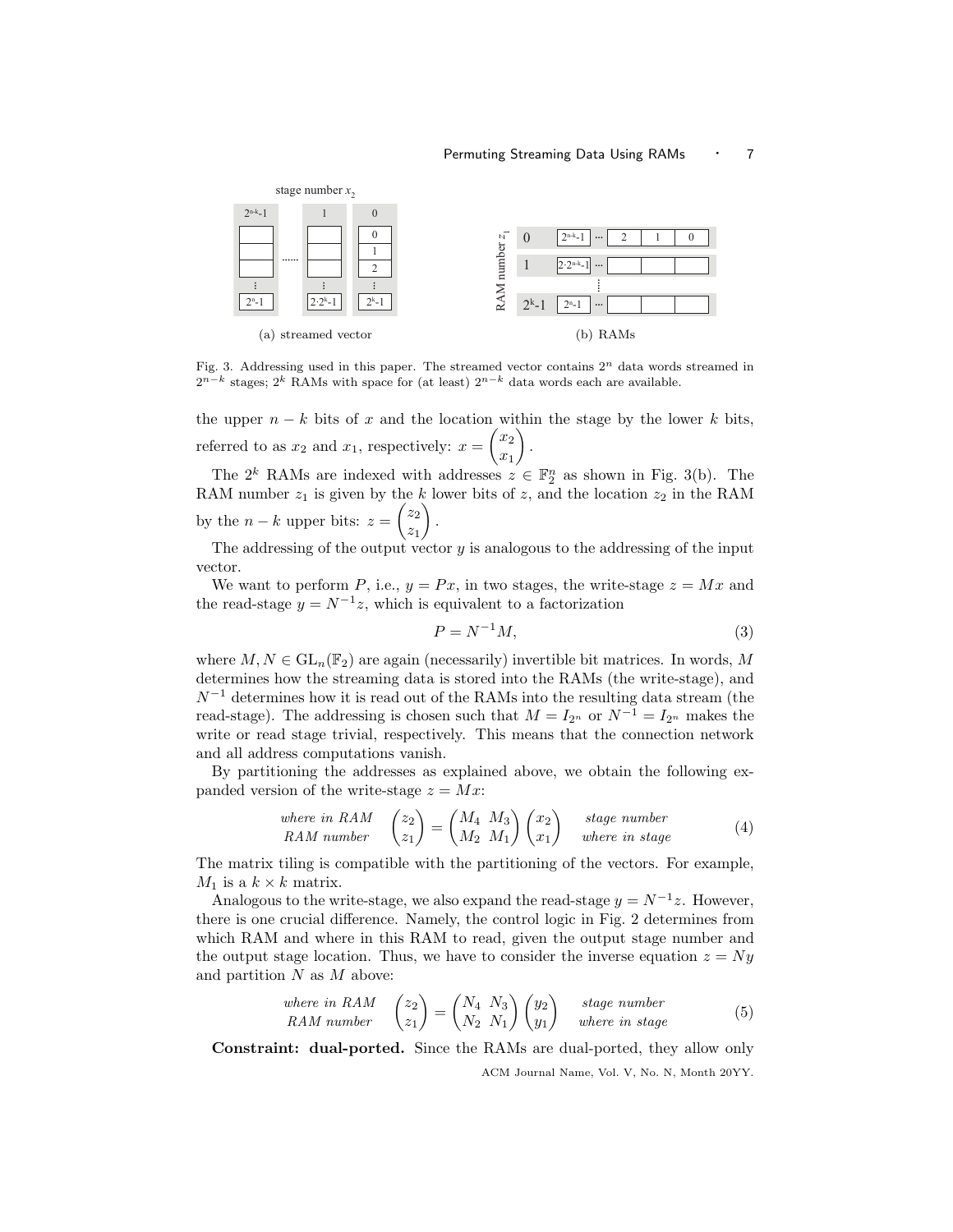one write (and read) per cycle. Thus, we require that for every stage, each of the  $2<sup>k</sup>$  data words is mapped into a different RAM. Mathematically, this means that for any fixed  $x_2$  the mapping

$$
z_1 = M_2 x_2 + M_1 x_1
$$

is bijective. This is the case if and only if  $M_1$  is invertible, i.e., has full rank: rank $(M_1) = k$ . A similar discussion yields the requirement rank $(N_1) = k$ .

Connectivity. The major cost factors in Fig. 2 are the two connection networks. They are determined by the connections required for writing input data into the RAMs, and for retrieving the output data from the RAMs, collected over all stages. In the best case, the data words are always written to or read from the same RAM, which reduces the connection network to a simple wired connection without control logic. In the worst case, an all-to-all connection has to be supported.

Given M and N, we can measure the required connectivity as follows.

LEMMA 3.1. Let M be as in (4) (N as in (5)) and assume that  $M_1$  (N<sub>1</sub>) is invertible and set  $\text{rank}(M_2) = s$  ( $\text{rank}(N_2) = s$ ). Then, the  $2^k$ -to- $2^k$  connection network in the write-stage (read-stage) of Fig. 2 decomposes into  $2^{k-s}$  independent  $2<sup>s</sup>$ -to- $2<sup>s</sup>$  networks, called blocks.

The input and output index sets of these blocks (subsets of  $0, \ldots, 2^k - 1$ ) are precisely the cosets

$$
x_1 + \text{im}(M_1^{-1}M_2)
$$
 and  $M_1x_1 + \text{im}(M_2)$ 

for the write-stage and are the cosets

$$
y_1 + \text{im}(N_1^{-1}N_2)
$$
 and  $N_1x_1 + \text{im}(N_2)$ 

for the read-stage.

Further, each block has to support an all-to-all connection and precisely  $2^s$  different configurations.

Proof. We prove the lemma for the write-stage; the read-stage is handled analogously.

We set  $s = \text{rank}(M_2)$ . Assume  $x_1$  is the address of a stage location (i.e., a number that indicates one of the  $2^k$  input ports). We accumulate, over all stages, the RAM numbers  $z_1$  that  $x_1$  connects to. This is the set

$$
U_{x_1} = \{M_2x_2 + M_1x_1 \mid x_2 \in \mathbb{F}_2^{n-k}\} = \text{im}(M_2) + M_1x_1.
$$
 (6)

The size of this set is  $2^s$ . Now assume  $x'_1$  is another address within a stage, and satisfies  $U_{x_1} \cap U_{x'_1} \neq \emptyset$ . Then

$$
M_1(x_1 - x_1') \in \text{im}(M_2) \Leftrightarrow x_1' \in x_1 + M_1^{-1} \text{im}(M_2) = x_1 + \text{im}(M_1^{-1}M_2).
$$

The size of this set is also  $2^s$ . Conversely, assume  $x'_1$  has the above form, i.e.,  $x'_1 = x_1 + M_1^{-1}M_2x_2$  for some  $x_2 \in \mathbb{F}_2^{n-k}$ . Then, using (6),

$$
U_{x_1'} = \text{im}(M_2) + M_1 x_1 + M_2 x_2 = \text{im}(M_2) + M_1 x_1 = U_{x_1}.
$$

In other words, if  $x_1$  and  $x'_1$  share one connection target  $z_1$ , they share all  $2<sup>s</sup>$  targets, which proves the block decomposition. The input and output index sets are also computed as desired.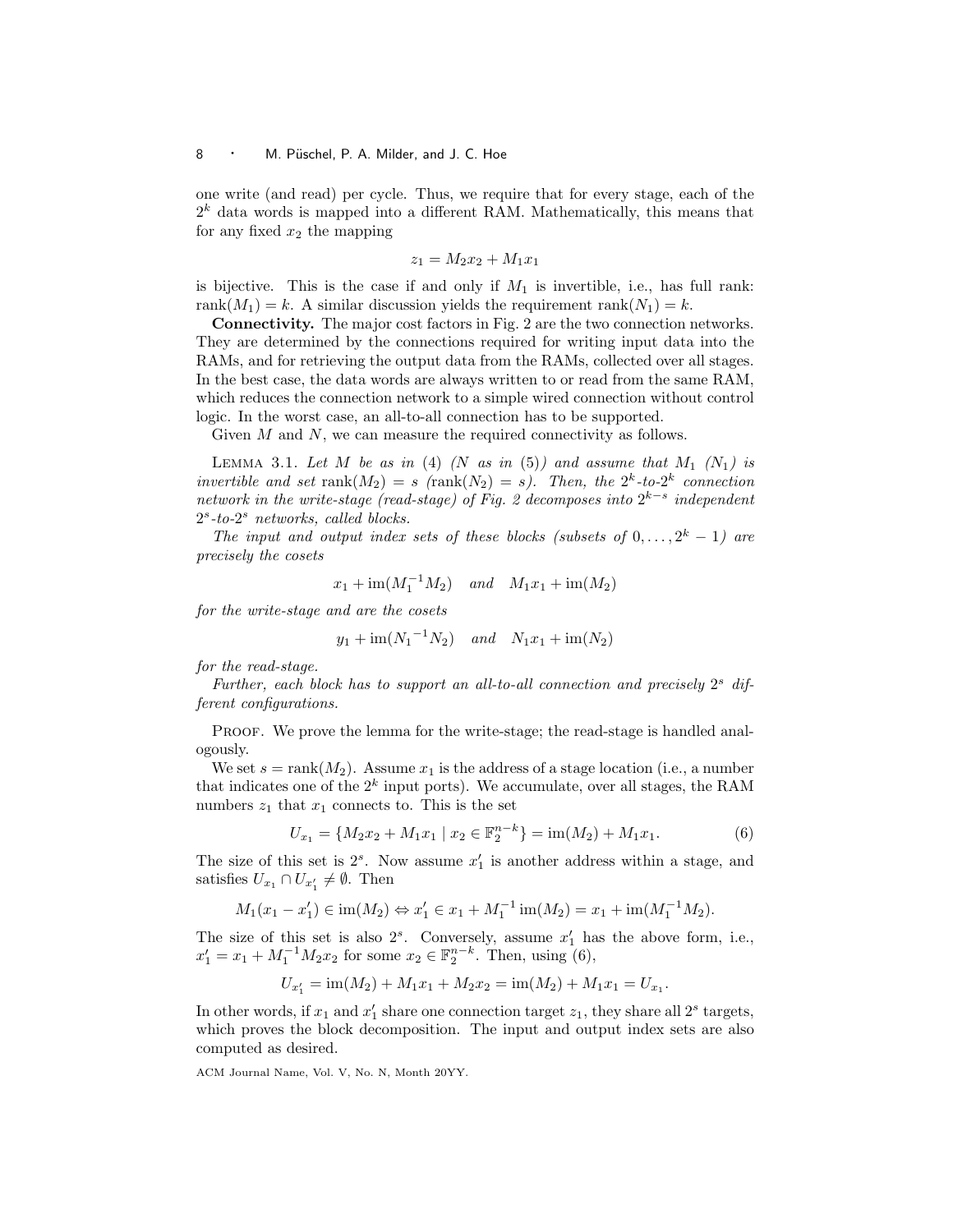The above also shows that each block has to support an all-to-all connection. The remaining question is the number of control configurations. Assume two stages  $x_2$ ,  $x'_2$  that connect all  $x_1$  equally, i.e., for all  $x_1 \in \mathbb{F}_2^k$ ,

$$
M_2x_2 + M_1x_1 = M_2x'_2 + M_1x_1 \Leftrightarrow x'_2 \in x_2 + \ker(M_2).
$$

The size of this set is  $2^{n-k-s}$  and we get that the  $2^{n-k}$  stages partition into  $2^s$  many groups of size  $2^{n-k-s}$  each, such that within the groups, all connections are equal. These groups are the cosets  $x_2 + \text{ker}(M_2)$ . Between different groups of stages the connections differ since each  $x_1$  has  $2^s$  many targets  $(|U_{x_1}| = 2^s)$ . This completes the proof.  $\square$ 

Lemma 3.1 implies that it is desirable to minimize rank( $M_2$ ) and rank( $N_2$ ) in (4) and (5) to minimize the area cost of the implementation in Fig. 2. It motivates the following definition.

DEFINITION 3.2 (CONNECTIVITY). Given a matrix  $M$  in (4) or  $N$  in (5), we call conn $(M, k) = 2^{\text{rank}(M_2)}$  and conn $(N, k) = 2^{\text{rank}(N_2)}$  the connectivity of M and N, respectively, with respect to the streaming width  $2^k$ .

In the following we will mostly omit the second argument  $k$  since it is clear from the context. In words, high connectivity implies high switching cost.

**Cost of control.** The control blocks in Fig. 2 have to compute z given x and z given y, respectively. This motivates the following cost measure, based upon linear complexity [Bürgisser et al. 1997].

DEFINITION 3.3 (CONTROL COST). Let M be as in (4) (N as in (5)). Then we call  $cost(M)$  (cost(N)) the control cost of M (N), defined as the linear complexity of M (N), i.e., the minimum number of (binary) additions to compute  $z = Mx$  $(z=Nx).$ 

Formal problem statement. With the above notation and discussion we can now formally state the problem as follows.

PROBLEM 3.4. Given are an invertible bit matrix  $P \in GL_n(\mathbb{F}_2)$ , partitioned as in (4), and a streaming width  $2^k$ ,  $k \leq n$ .

(1) Determine a factorization  $P = N^{-1}M$ , such that rank $(M_1) = \text{rank}(N_1) =$ k. The goal is to minimize  $rank(M_2)$ ,  $rank(N_2)$  and the complexity of M and N.  $Necessarily, M, N \in GL_n(\mathbb{F}_2).$ 

(2) Design the two connection networks in Fig. 2 from two-port switches. In Section 4.2 we will see that is equivalent to determining decompositions

 $M_2 = T_1 + T_2 + \dots + T_{\text{rank }M_2}$  and  $N_2 = T'_1 + T'_2 + \dots + T'_{\text{rank }N_2}$ ,

where all  $T_i$  and  $T'_i$  are matrices of rank 1.

Our goal requires the minimization of four different values, listed above. In Section 4, we will derive lower bounds for these. Later, we will show that our solutions always match the lower bounds for two out of the four values (namely  $rank(N_2)$ ) and  $cost(N)$ , and, for an important subset of permutations, we achieve complete optimality for all four values.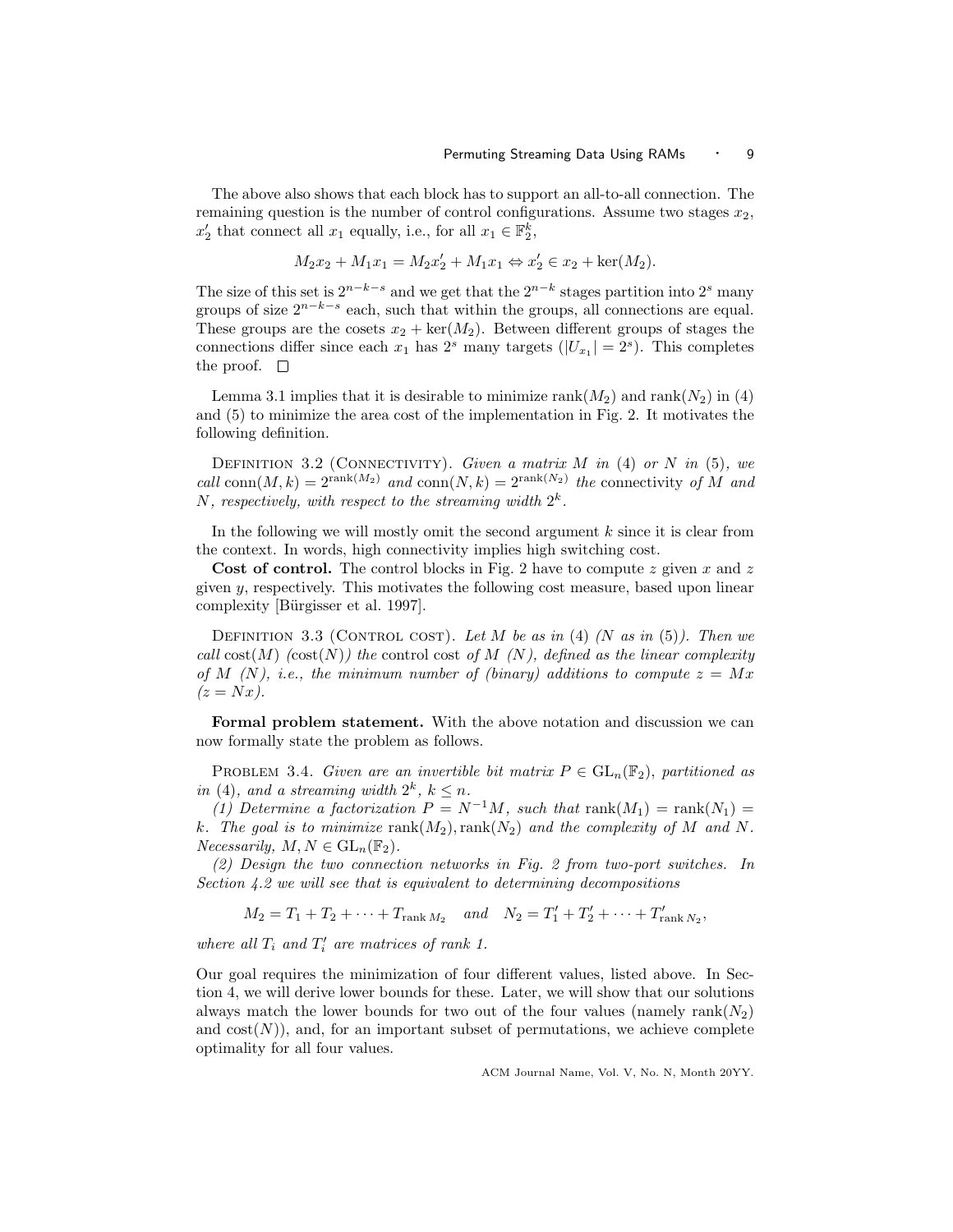

Fig. 4. M in (7) realized as an 8-to-8 connection network decomposed into two 4-to-4 blocks.

**Example.** Let  $M$  be the matrix representing the write stage of a permutation, streamed with  $2<sup>3</sup>$  ports, blocked as in (4):

M = M<sup>4</sup> M<sup>3</sup> M<sup>2</sup> M<sup>1</sup> = . . 1 . . . . . . 1 . . . . . . 1 . . . . . . 1 1 . . 1 . . . 1 . . 1 . . (7)

Since rank $(M_2) = 2$ , Lemma 3.1 asserts that the 8-to-8 network decomposes into two 4-to-4 blocks, i.e.,

$$
conn(M) = 2rank(M2) = 22 = 4.
$$

The input sets for the two blocks are the cosets

$$
x_1 + \text{im}(M_1^{-1}M_2) = x_1 + \text{im}\left(\begin{pmatrix} 0 & 1 & 0 \\ 0 & 0 & 1 \\ 1 & 0 & 0 \end{pmatrix} \cdot \begin{pmatrix} 0 & 0 & 0 \\ 1 & 0 & 0 \\ 0 & 1 & 0 \end{pmatrix}\right)
$$
  
=  $x_1 + \text{im}\begin{pmatrix} 1 & 0 & 0 \\ 0 & 1 & 0 \\ 0 & 0 & 0 \end{pmatrix}$   
=  $x_1 + \left\{\begin{pmatrix} 0 \\ 0 \end{pmatrix}, \begin{pmatrix} 0 \\ 1 \end{pmatrix}, \begin{pmatrix} 1 \\ 0 \end{pmatrix}, \begin{pmatrix} 1 \\ 0 \end{pmatrix}, \begin{pmatrix} 1 \\ 0 \end{pmatrix}\right\},$ 

and the output sets are the cosets

$$
M_1x_1 + \text{im}(M_2) = \begin{pmatrix} 0 & 0 & 1 \\ 1 & 0 & 0 \\ 0 & 1 & 0 \end{pmatrix} x_1 + \left\{ \begin{pmatrix} 0 \\ 0 \\ 0 \end{pmatrix}, \begin{pmatrix} 0 \\ 0 \\ 1 \end{pmatrix}, \begin{pmatrix} 0 \\ 1 \\ 0 \end{pmatrix}, \begin{pmatrix} 0 \\ 1 \\ 1 \end{pmatrix} \right\}.
$$

Here, the first block has inputs  $\{0, 2, 4, 6\}$  and the second block has inputs  $\{1, 3, 5, 7\}$ . The outputs of the first block are  $\{0, 1, 2, 3\}$  and the outputs of the second block are  $\{4, 5, 6, 7\}$ . This is illustrated in Fig. 4.

Definition 3.3 shows that the control cost,  $cost(M)$ , is given by the linear complexity of M. Obviously,

$$
cost(M) \le 2.
$$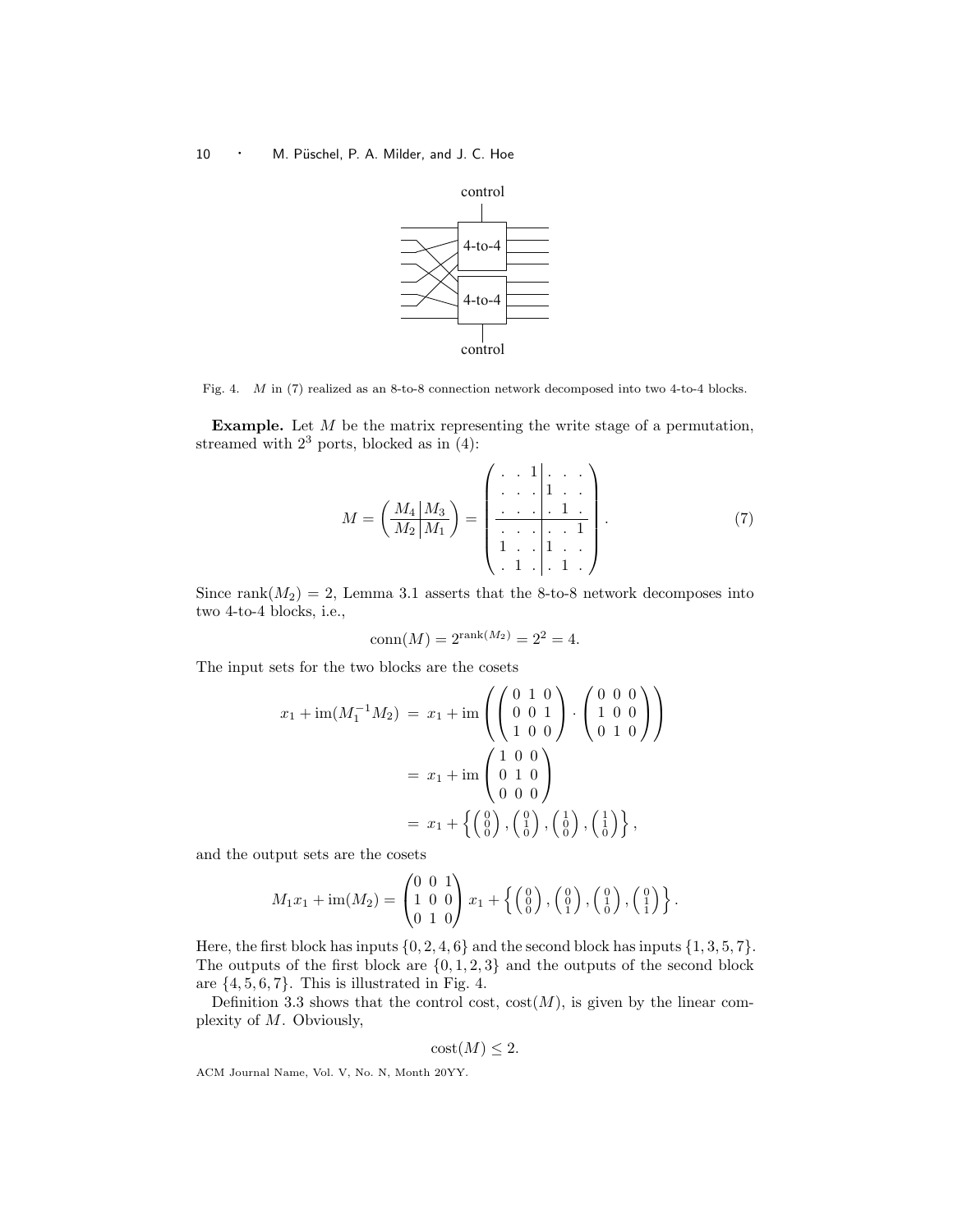Later, we will give a technique to automatically design the  $2<sup>s</sup>$ -to- $2<sup>s</sup>$  connection networks.

# 4. LOWER BOUNDS AND THE DESIGN OF CONNECTION NETWORKS

# 4.1 Lower Bounds

Before we provide an explicit method to compute suitable factorizations  $P =$  $N^{-1}M$ , we determine lower bounds on the quality, i.e., the connectivity and the control cost, of a possible solution. This will allow us later to identify those cases for which our solutions are optimal.

Similar to M and N in (4) and (5), we also tile P and  $P^{-1}$  as

$$
P = \begin{pmatrix} P_4 & P_3 \\ P_2 & P_1 \end{pmatrix} \quad and \quad P^{-1} = \begin{pmatrix} P'_4 & P'_3 \\ P'_2 & P'_1 \end{pmatrix}
$$
 (8)

for the following discussion.

Connectivity. We derive lower bounds on the connectivity of our interconnection networks. Later, we will show that we reach this lower bound for an important subset of permutations.

THEOREM 4.1. Assume  $P = N^{-1}M$  is a solution of Problem 3.4, then

$$
rank(M_2) \ge k - rank(P'_1) \quad and \quad rank(N_2) \ge k - rank(P_1),
$$

which is equivalent to

$$
conn(M) \ge 2^{k-rank(P'_1)} \quad and \quad conn(N) \ge 2^{k-rank(P_1)}.
$$

PROOF. Assume a solution  $P = N^{-1}M$ , which implies  $NP = M$ , i.e., the equation

$$
\begin{pmatrix} N_4 & N_3 \ N_2 & N_1 \end{pmatrix} \begin{pmatrix} P_4 & P_3 \ P_2 & P_1 \end{pmatrix} = \begin{pmatrix} M_4 & M_3 \ M_2 & M_1 \end{pmatrix},
$$
\n(9)

and  $M_1$  and  $N_1$  have full rank k. Further, we set  $r = \text{rank}(P_1)$ , which implies rank $(P_3) \geq k - r$ , since P has full rank. (9) implies  $M_1 = N_2 P_3 + N_1 P_1$ . We get

$$
k = \operatorname{rank}(N_2 P_3 + N_1 P_1)
$$
  
\n
$$
\leq \operatorname{rank}(N_2 P_3) + \operatorname{rank}(N_1 P_1)
$$
  
\n
$$
\leq \operatorname{min}(\operatorname{rank}(N_2), \operatorname{rank}(P_3)) + r.
$$

As a consequence rank $(N_2) \geq k - r$  or

$$
conn(N) \ge 2^{k-r} = 2^{k-rank(P_1)}
$$

as desired.

The bound on conn(M) is obtained analogously, starting from  $MP^{-1} = N$ .  $\square$ 

As shown in Lemma 3.1, our solution requires  $2^{k-s}$  separate  $2^{s}$ -to- $2^{s}$  switching blocks, which must each be "all-to-all". That is, each of the  $2<sup>s</sup>$  input ports must be capable of being connected to each of the  $2<sup>s</sup>$  output ports. We design these networks by decomposing them into arrays of 2-to-2 switches, each of which takes two elements and either exchanges them or allows them to pass, based upon a control bit. Later, we will provide a constructive method for assembling these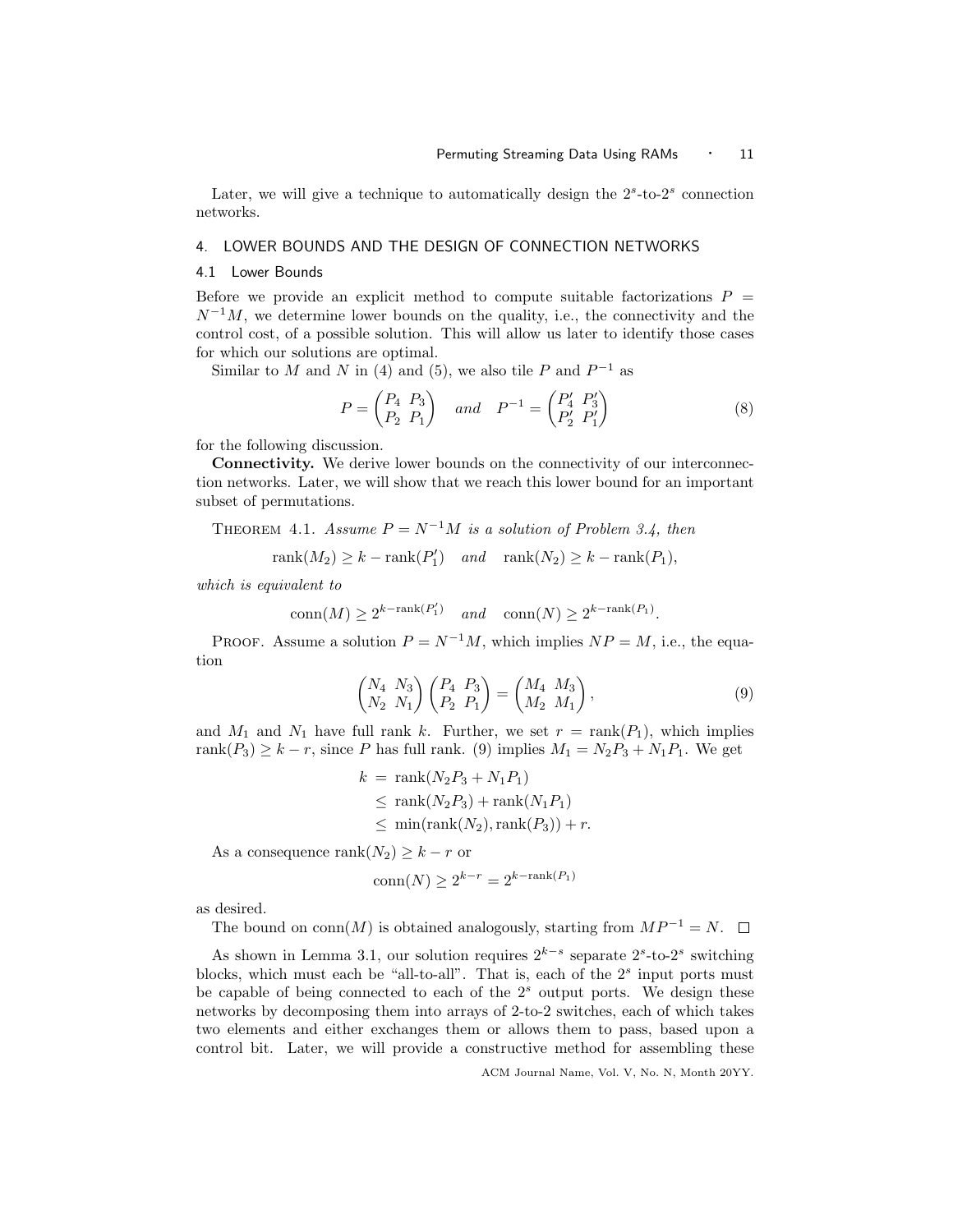networks. Furthermore, we show that for an important subset of permutations, our technique decomposes the problem into switching networks in an optimal way (i.e., the resulting networks have optimal connectivity, as defined in Definition 3.2).

Control cost.

THEOREM 4.2. Assume  $P = N^{-1}M$  is a solution, then

 $\mathrm{cost}(M) \geq k - \mathrm{rank}(P'_1)$  $\binom{n'}{1}$  and  $\text{cost}(N) \geq k - \text{rank}(P_1).$ 

PROOF. In the proof of Theorem 4.1, we asserted that  $rank(N_2) \geq k - rank(P_1)$ . This implies that  $N_2$  contains at least  $k - \text{rank}(P_1)$  non-zero elements. Since rank $(N_1) = k$ , the linear complexity of the matrix  $(N_2 N_1)$ , and thus that of N, is also at least  $k - \text{rank}(P_1)$ .

The bound on  $\text{cost}(M)$  is obtained analogously.  $\square$ 

Theorems 4.1 and 4.2 show that the lower bounds for both the connectivity and the control cost are determined by  $rank(P_1)$  and  $rank(P'_1)$ , respectively. In the worst case, both ranks are zero.

**Example.** Consider the stride permutation  $\mathbf{L}_{2^n,4} = \pi(C_n^2)$  streamed with width  $2^k$ ,  $2 \le k \le n-2$ . The corresponding tiling of  $P = C_n^2$  as in (8) has, independent of  $k$ , the form

$$
C_n^2 = \begin{pmatrix} 0 & 0 & 1 & & & & & \\ & & \ddots & & & & & & \\ & & & 1 & & & & & \\ & & & 0 & 1 & & & & \\ & & & 0 & 0 & 1 & & & \\ & & & & 0 & 0 & 1 & & \\ & & & & & & 1 & & \\ & & & & & & & 1 & & \\ 1 & & & & & & & & 0 \\ & & & & & & & & 0 \end{pmatrix} . \tag{10}
$$

In this case  $\text{rank}(P_1) = \text{rank}(P_1') = k - 2$  (using  $P^{-1} = P^T$ ). This implies that a solution  $P = N^{-1}M$  that meets the lower bounds satisfies conn $(M) = \text{conn}(N)$ 4, i.e., each connection network decomposes into  $2^{k-2}$  individual all-to-all networks, each with  $2^2 = 4$  inputs and outputs. Further,  $\text{cost}(M) = \text{cost}(N) = 2$ .

We will later see that such an optimal solution does indeed exist.

## 4.2 Connection Networks

In Lemma 3.1, we established that the two connection networks in the write and read stages decompose into blocks with  $2<sup>s</sup>$  inputs and outputs, where  $s = \text{rank}(M_2)$ or  $s = \text{rank}(N_2)$ , respectively. In the following we explain how to build these networks from two-port switches.

We consider the write stage given by  $M$  partitioned as in  $(4)$  and with invertible  $M_1$ . The connection network of the write stage, now considered without subsequent writing into the RAMs, performs a permutation for each stage according to  $z_1 =$  $M_2x_2 + M_1x_1$ . If we adopt the addressing scheme in Fig. 3(a) for the input and output data stream of the network, then the network is again represented by a bit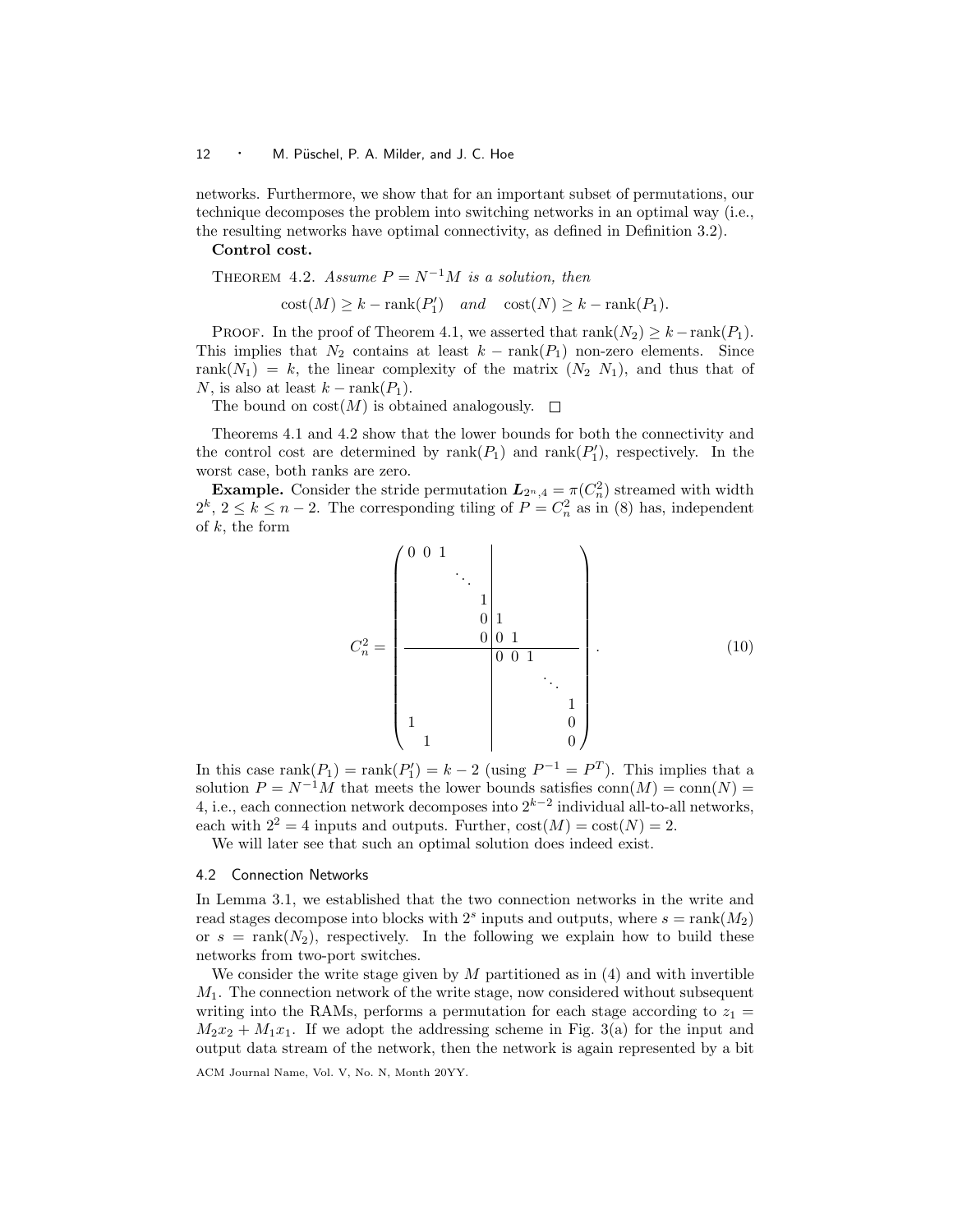matrix, namely by

$$
T = \begin{pmatrix} I_{n-k} \\ M_2 & M_1 \end{pmatrix} . \tag{11}
$$

Conversely, every matrix of this form with invertible  $M_1$  defines a connection network that decomposes into  $2<sup>s</sup>$ -to- $2<sup>s</sup>$  blocks, where  $s = \text{rank}(M_2)$ .

To efficiently implement the network we decompose further. First,

$$
T = \begin{pmatrix} I_{n-k} \\ M_2 & I_k \end{pmatrix} \begin{pmatrix} I_{n-k} \\ M_1 \end{pmatrix}.
$$

Next, we use that

$$
\begin{pmatrix} I_{n-k} & \\ A & I_k \end{pmatrix} \begin{pmatrix} I_{n-k} & \\ B & I_k \end{pmatrix} = \begin{pmatrix} I_{n-k} & \\ A+B & I_k \end{pmatrix}.
$$
 (12)

Namely, we write  $M_2$  as a sum of  $s = \text{rank}(M_2)$  many matrices  $T_i$  of rank one,

$$
M_2 = T_1 + \dots + T_s. \tag{13}
$$

This is possible constructively, for example, by performing Gaussian elimination,  $M_2 = QM'_2$ , where Q is an invertible lower triangular matrix and  $M'_2$  is in row echelon form with s nonzero rows. Each row yields a summand  $T_i'$ :

$$
M_2'=T_1'+\cdots+T_s',
$$

and setting  $T_i = QT'_i$  yields the result.

Using  $(12)$  we can now factorize T in  $(11)$  and hence decompose the connection network. Analyzing the factors with Lemma 3.1 yields the following theorem.

THEOREM 4.3. The connection network of the write stage in Fig. 2 is defined by the matrix  $T$  in (11). With the previous notation, we have the factorization

$$
T = \begin{pmatrix} I_{n-k} \\ T_1 & I_k \end{pmatrix} \dots \begin{pmatrix} I_{n-k} \\ T_{s-1} & I_k \end{pmatrix} \begin{pmatrix} I_{n-k} \\ T_s & M_1 \end{pmatrix}.
$$

This implies that the connection network can be decomposed into a cascade of s stages. Each stage is a connection network that consists of parallel 2-to-2 connection networks, or two-port switches, simultaneously controlled by one control bit. The input and output sets of these blocks are again cosets as determined by Lemma 3.1. The resulting network has s columns, each consisting of  $2^{s-1}$  switches, giving a total of  $s \cdot 2^{s-1}$  switches per network.

A similar statement holds for the connection network of the read stage in Fig. 2.

In (13), the summands can be permuted into any order, which implies that the stages in Theorem 4.3 can also be permuted.

Each stage in Theorem 4.3 is controlled by one bit. This implies that the entire network has  $2<sup>s</sup>$  many possible configurations. This number coincides with the number stated in Lemma 3.1 as desired. The control bit for each stage is calculated by  $T_i x_2$  (or  $T_i y_2$  when performing N).

The input and output sets of the first (write) stage are determined by

 $x_1 + \text{im}(M_1^{-1}T_s)$  and  $M_1x_1 + \text{im}(T_s)$ .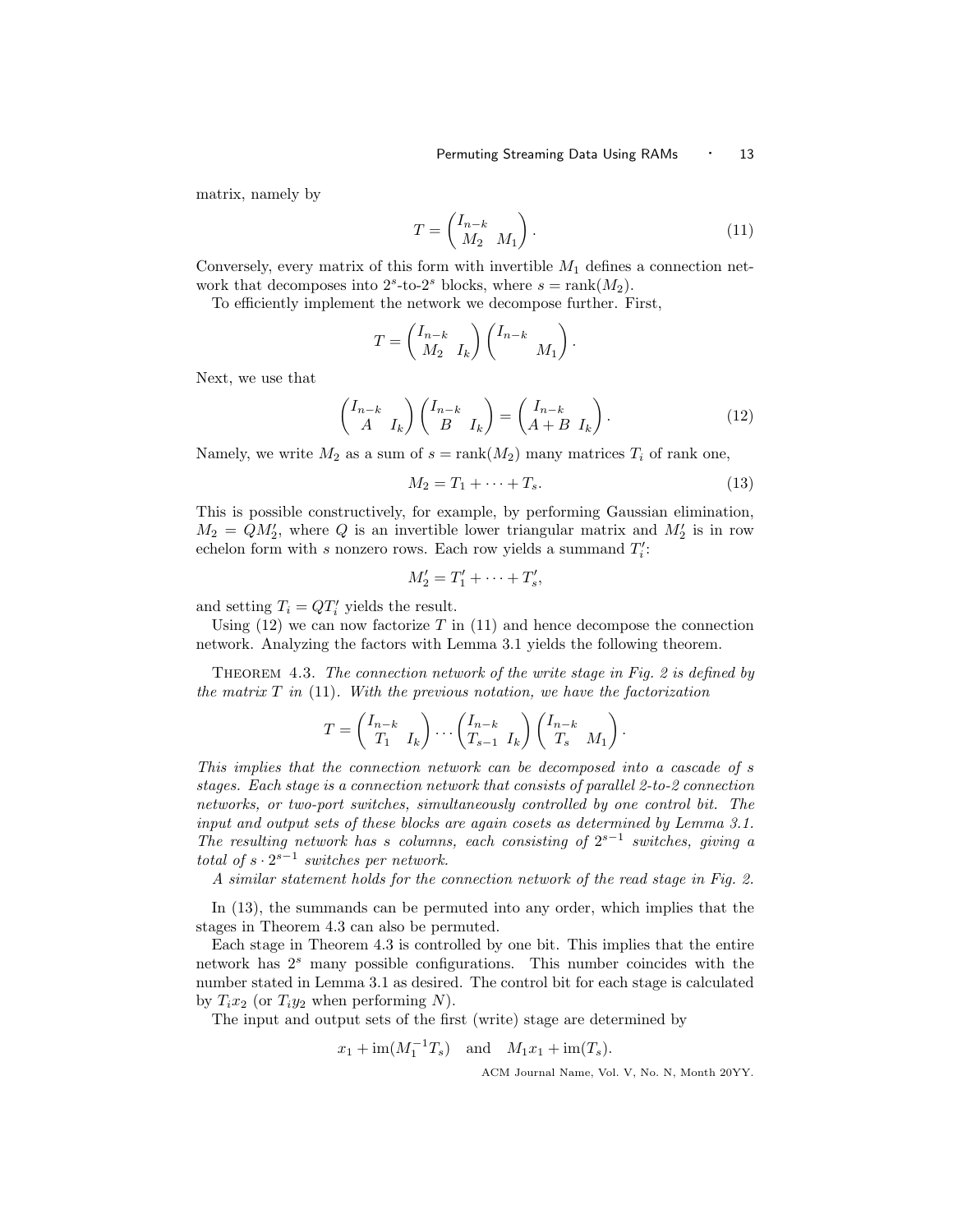For all other stages  $T_i$ , where  $1 \leq i < s$ , both the input and output sets are given by

$$
x_1 + \operatorname{im}(T_i).
$$

For the read stage, the same expressions hold, with  $N_1$  substituted for  $M_1$ .

Example. We now continue the example seen in Section 3. As before, let M be as given in  $(7)$ . By Theorem 4.3, we decompose the rank 2 matrix  $M_2$  into a sum of rank 1 matrices,

$$
M_2 = \begin{pmatrix} 0 & 0 & 0 \\ 1 & 0 & 0 \\ 0 & 1 & 0 \end{pmatrix} = \begin{pmatrix} 0 & 0 & 0 \\ 1 & 0 & 0 \\ 0 & 0 & 0 \end{pmatrix} + \begin{pmatrix} 0 & 0 & 0 \\ 0 & 0 & 0 \\ 0 & 1 & 0 \end{pmatrix} = T_1 + T_2.
$$

This decomposition results in the following factorization of  $T$ :

$$
T = \begin{pmatrix} I & 0 \\ T_1 & I \end{pmatrix} \begin{pmatrix} I & 0 \\ T_2 & M_1 \end{pmatrix} = \begin{pmatrix} 1 & \cdots & \cdots \\ \cdot & 1 & \cdots & \cdots \\ \cdot & \cdot & \cdots & \cdots \\ \cdot & \cdot & \cdots & \cdots \\ 1 & \cdots & \cdots & \cdots \end{pmatrix} \begin{pmatrix} 1 & \cdots & \cdots \\ \cdot & 1 & \cdots & \cdots \\ \cdot & \cdots & \cdots & \cdots \\ \cdot & \cdots & \cdots & \cdots \end{pmatrix}, \qquad (14)
$$

which corresponds to breaking the 4-to-4 connection network into two independent 2-to-2 networks.

Recall that T operates on a vector x of length 6. We write x as  $(x_5, x_4, x_3,$  $(x_2, x_1, x_0)^T$ , where  $x_5$  indicates the most significant bit, and  $x_0$  indicates the least significant bit. Reading  $T$  from right to left allows us to determine the resulting connection network, shown in Fig. 5.

First, we use the rightmost term to determine the initial permutation and first switching stage.<sup>3</sup> This stage has input sets

$$
\begin{pmatrix} x_2 \\ x_1 \\ x_0 \end{pmatrix} + \text{im}(M_1^{-1}T_2) = \begin{pmatrix} x_2 \\ x_1 \\ x_0 \end{pmatrix} + \text{im} \begin{pmatrix} 0 & 0 & 0 \\ 0 & 1 & 0 \\ 0 & 0 & 0 \end{pmatrix}
$$

$$
= \begin{pmatrix} x_2 \\ x_1 \\ x_0 \end{pmatrix} + \left\{ \begin{pmatrix} 0 \\ 0 \\ 0 \end{pmatrix}, \begin{pmatrix} 0 \\ 1 \\ 0 \end{pmatrix} \right\},
$$

and output sets

$$
M_1\begin{pmatrix}x_2\\x_1\\x_0\end{pmatrix} + \text{im}(T_2) = \begin{pmatrix}x_0\\x_2\\x_1\end{pmatrix} + \left\{\begin{pmatrix}0\\0\\0\end{pmatrix},\begin{pmatrix}0\\0\\1\end{pmatrix}\right\}.
$$

So, the input sets are  $\{0, 2\}$ ,  $\{1, 3\}$ ,  $\{4, 6\}$ , and  $\{5, 7\}$ , and the output sets are  $\{0,1\}, \{2,3\}, \{4,5\}, \text{ and } \{6,7\}.$  This, along with the initial blocking examined in the Section 3, gives the initial permutation and switching structure seen here.

Next, the second stage's input and output sets are determined by

$$
\begin{pmatrix} x_2 \\ x_1 \\ x_0 \end{pmatrix} + \text{im}(T_1) = \begin{pmatrix} x_2 \\ x_1 \\ x_0 \end{pmatrix} + \left\{ \begin{pmatrix} 0 \\ 0 \\ 0 \end{pmatrix}, \begin{pmatrix} 0 \\ 1 \\ 0 \end{pmatrix} \right\}
$$

<sup>&</sup>lt;sup>3</sup>Theorem 4.3 gives the input and output sets in terms  $x_1$ , which is the generic description of the bottom k bits of the address. In this example, we explicitly consider a vector of  $k = 3$  bits.

ACM Journal Name, Vol. V, No. N, Month 20YY.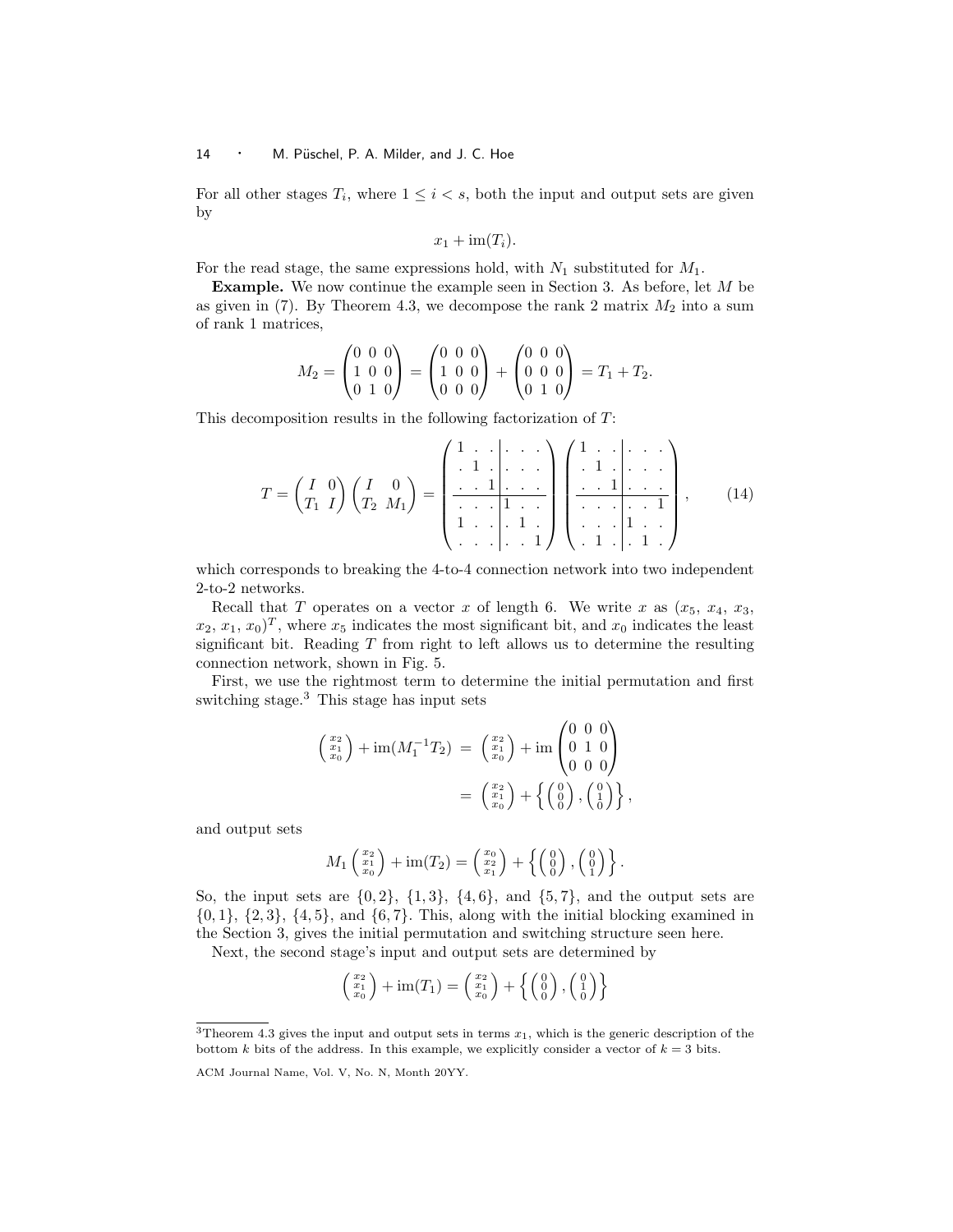# Permuting Streaming Data Using RAMs • 15



Fig. 5. The 8-to-8 connection network corresponding to (14). Each 4-to-4 block is decomposed into two cascaded stages. The gray boxes highlight the separation between the two independent 4-to-4 blocks. Each column of switches is controlled by a single control value, as shown.

So, both the input and output sets are  $\{0, 2\}, \{1, 3\}, \{4, 6\}, \text{ and } \{5, 7\}.$  This gives the criss-crossing pattern seen before and after the switching column in Fig. 5.

As expected, this network has a connectivity of 4 and a control cost of 2.

Relationship to permutation networks. A large amount of work has been done on switch-based permutation networks, which could be used in place of the specialized connection networks we construct here. In our related work section (Section 6.2), we compare the costs of our networks to two classes of permutation networks from the literature.

### 5. THE ALGORITHM

Basic idea. To solve Problem 3.4, we make use of helper matrices, denoted as  $H \in GL_n(\mathbb{F}_2)$ . A helper matrix has the form

$$
H = \begin{pmatrix} I_{n-k} \\ H_2 & I_k \end{pmatrix} \tag{15}
$$

and, due to (12), is always self-inverse:

$$
H=H^{-1}.
$$

Given  $P$  and any  $H$ , we now get the factorization

$$
P = H \cdot HP. \tag{16}
$$

Setting  $N^{-1} = H$  and  $M = HP$ , we observe that N satisfies the rank condition rank $(N_2) = k$  in Problem 3.4. The remaining question is how to design H such that the rank condition on  $M$  is also satisfied and to minimize the connectivity and control costs.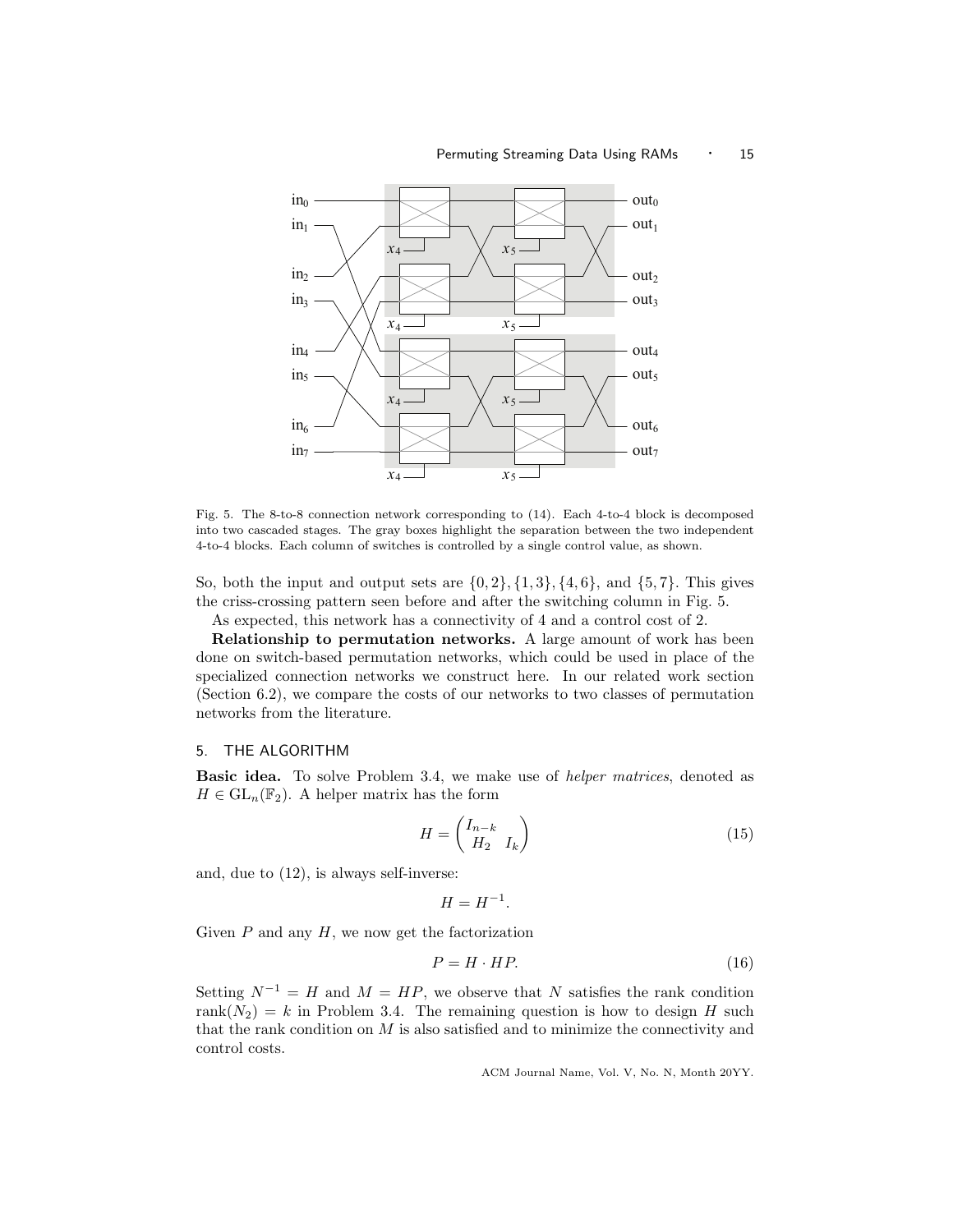**Algorithm.** Assume P is given tiled as in (8). If  $M = HP$  is tiled as in (4), then

$$
M_1 = H_2 P_3 + P_1.
$$

In other words, we have to find an  $H_2$  such that rank $(M_1) = k$ .  $H_2$  determines H in  $(15)$  and hence the factorization of P in  $(16)$ . The following theorem explains that this is possible.

THEOREM 5.1. Let  $P \in GL_n(\mathbb{F}_2)$  be tiled as in (8) with rank $(P_1) = r \leq k$ . Then there exists  $H_2$  with rank $(H_2) = k - r$  and with exactly  $k - r$  non-zero entries such that  $M_1 = H_2 P_3 + P_1$  has full rank k.

**PROOF.** Before we start, we define  $E((i_1, j_1), \ldots, (i_k, j_k))$  as the matrix that has ones at the locations  $(i_1, j_1), \ldots, (i_k, j_k)$  and zeros elsewhere. The size of the matrix is clear from the context.

Assume we choose  $H_2 = E((i, j))$ , then  $H_2P_3 + P_1$  is the matrix  $P_1$  with the jth row of  $P_3$  added to its *i*th row. This gives the basic idea: we select  $k - r$  suitable rows of  $P_3$  and add them to suitable  $k - r$  rows of  $P_1$  to correct its rank deficiency. Intuitively, this is possible since  $P$  and thus its submatrix  $\binom{P_3}{P_1}$  have full rank.

We first consider the special case where  $P$  is a permutation, since it is simpler and important for applications.

P a permutation:  $P_1$  contains r base vectors (as rows); the remaining  $k - r$ rows, with row indices  $i_1, \ldots, i_{k-r}$  (in any order), are zero. The missing  $k - r$ base vectors are in  $P_3$ , say at row indices  $j_1, \ldots, j_{k-r}$ . It follows that  $H_2 =$  $E((i_1, j_1), \ldots, (i_{k-r}, j_{k-r}))$  satisfies the requirements.

General P: Here we have to do more work to identify the proper row indices. Since  $P_1$  has rank r, we can permute r linear independent columns of  $P_1$  into the first  $r$  locations and perform Gaussian elimination on the columns to zero out the last  $k - r$  columns. In other words, there is an invertible upper-triangular matrix  $G \in GL_k(\mathbb{F}_2)$  such that  $Q_1 = P_1G$  has the last  $k-r$  columns equal to zero. We set  $Q_3 = P_3G$  and get

$$
\begin{pmatrix} P_3 \\ P_1 \end{pmatrix} = \begin{pmatrix} Q_3 \\ Q_1 \end{pmatrix} G^{-1}.
$$

Now we identify  $r$  linear independent rows of  $Q_1$  and call the other row indices (in any order)  $i_1, \ldots, i_{k-r}$ . In each of the rows, the rightmost  $k - r$  entries are equal to zero. Since  $\begin{pmatrix} Q_3 \\ Q_1 \end{pmatrix}$  has full rank, there are  $k - r$  rows whose subvectors consisting of the  $k - r$  rightmost entries are linear independent. We denote their indices by  $j_1, \ldots, j_{k-r}$ . We set  $H_2 = E((i_1, j_1), \ldots, (i_{k-r}, j_{k-r}))$ . It is clear that  $H_2Q_3 + Q_1$ has full rank and so does

$$
(H_2Q_3 + Q_1)G^{-1} = M_1.
$$

The other requirements are also satisfied by  $H_2$ .  $\Box$ 

The proof of Theorem 5.1 is constructive and yields the following algorithm for solving Problem 3.4.

ALGORITHM 5.2. Input:  $P \in GL_n(\mathbb{F}_2)$  and  $k \leq n$ . Output:  $N, M \in GL_n(\mathbb{F}_2)$ such that  $P = N^{-1}M$  and  $\text{rank}(M_1) = \text{rank}(N_1) = k$ . We use the previous notation for the matrix tiles.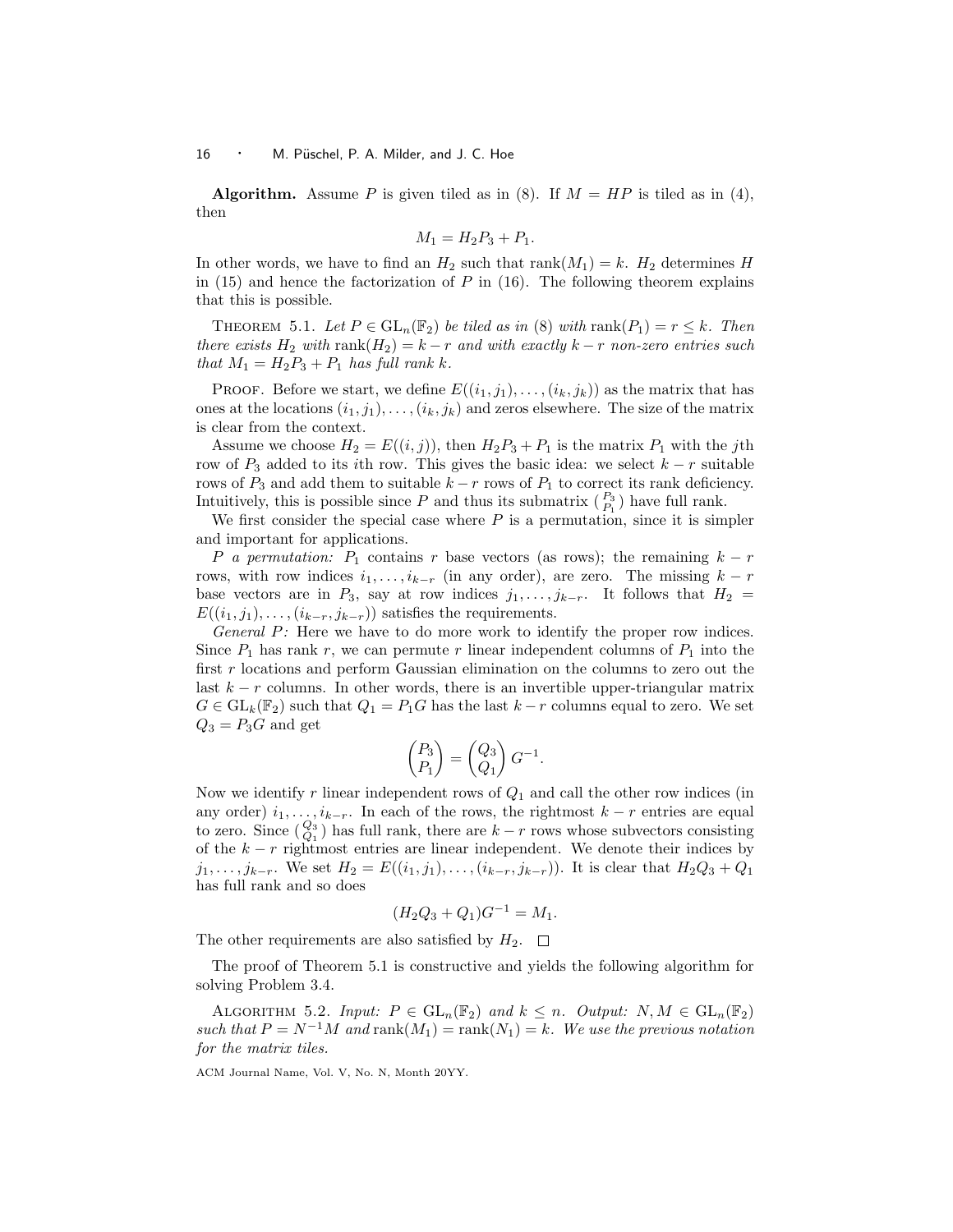Case 1: P a permutation matrix.

- (1) Locate the  $k r$  all-zero rows of  $P_1$ . Denote their indices (in any order) with  $i_1, \ldots, i_{k-r}.$
- (2) Locate the k r non-zero rows of P<sub>3</sub>. Denote their indices with  $j_1, \ldots, j_{k-r}$ .
- (3) Set  $H_2 = E((i_1, j_1), \ldots, (i_{k-r}, j_{k-r}))$ . Output  $N^{-1} = H$  and  $M = HP$ .

Case 2: Arbitrary P.

- (1) Compute  $G \in GL_k(\mathbb{F}_2)$  such that  $Q_1 = P_1G$  has the last  $k r$  columns equal to zero. Set  $Q_3 = P_3G$ .
- (2) Locate r linear independent rows of  $Q_1$ . Denote the remaining row indices (in any order) by  $i_1, \ldots, i_{k-r}$ .
- (3) Locate k − r rows of  $Q_3$  such that their subvectors consisting of the last k r entries are linear independent. Denote the row indices with  $j_1, \ldots, j_{k-r}$ .
- (4) Set  $H_2 = E((i_1, j_1), \ldots, (i_{k-r}, j_{k-r}))$ . Output  $N^{-1} = H$  and  $M = HP$ .

The correctness of Algorithm 5.2 follows from Theorem 5.1. Termination is obvious.

THEOREM 5.3. Algorithm 5.2 terminates and is correct.

Optimality. Algorithm 5.2 always produces a "partially" optimal solution (one stage is optimal). In some important cases the solution is optimal.

THEOREM 5.4. For given P and k, Algorithm 5.2 produces a solution in which the read-stage is optimal with respect to both connectivity and control cost.

If  $P$  is a permutation matrix, then also the write-stage is optimal with respect to both connectivity and control cost.

PROOF. We have to compare against the lower bounds in Theorems 4.1 and 4.2. *Read-stage:* Theorem 5.1 establishes that in Algorithm 5.2  $N_2 = H_2$  has rank  $k - r$ . Thus conn $(N) = 2^{k-\text{rank}(P_1)}$ , which is minimal (Theorem 4.1). Further,  $N = H$  incurs  $k - r$  additions, i.e.,  $cost(N) = k - rank(P_1)$ , which is minimal (Theorem 4.2).

Write-stage, P a permutation:  $M = HP$ , which implies  $M_2 = H_2P_4 + P_2$ . Since  $rank(P_1) = r$ ,  $rank(P_2) = k - r$ .  $H_2$  is constructed to extract the  $k - r$  nonzero rows with indices  $j_{\ell}$  from  $P_3$ . Since P is a permutation, this implies that the  $j_{\ell}$ th row of  $P_4$  is zero. As a consequence  $H_2P_4$  is zero and thus  $M_2 = P_2$ . Further,  $P^{-1} = P^T$  and hence  $P'_1 = P_1^T$ . In summary,  $\text{rank}(M_2) = k - r = k - \text{rank}(P_1) =$  $k - \text{rank}(P'_1)$ , which is minimal (Theorem 4.1). Further, M incurs  $k - r$  additions, i.e.,  $\text{cost}(M) = k - \text{rank}(P'_1)$ , which is minimal (Theorem 4.2).

Special properties in the case of bit permutations. For bit permutations P, our algorithm produces optimal solutions. A few other special properties hold in this case and are discussed next.

The proof of Theorem 5.4 asserts that if  $P$  is a bit permutation, then Algorithm 5.2 yields  $M_2 = P_2$ . In other words, M has the form

$$
M = \begin{pmatrix} P_4 & P_3 \\ P_2 & H_2 P_3 + P_1 \end{pmatrix}
$$
 (17)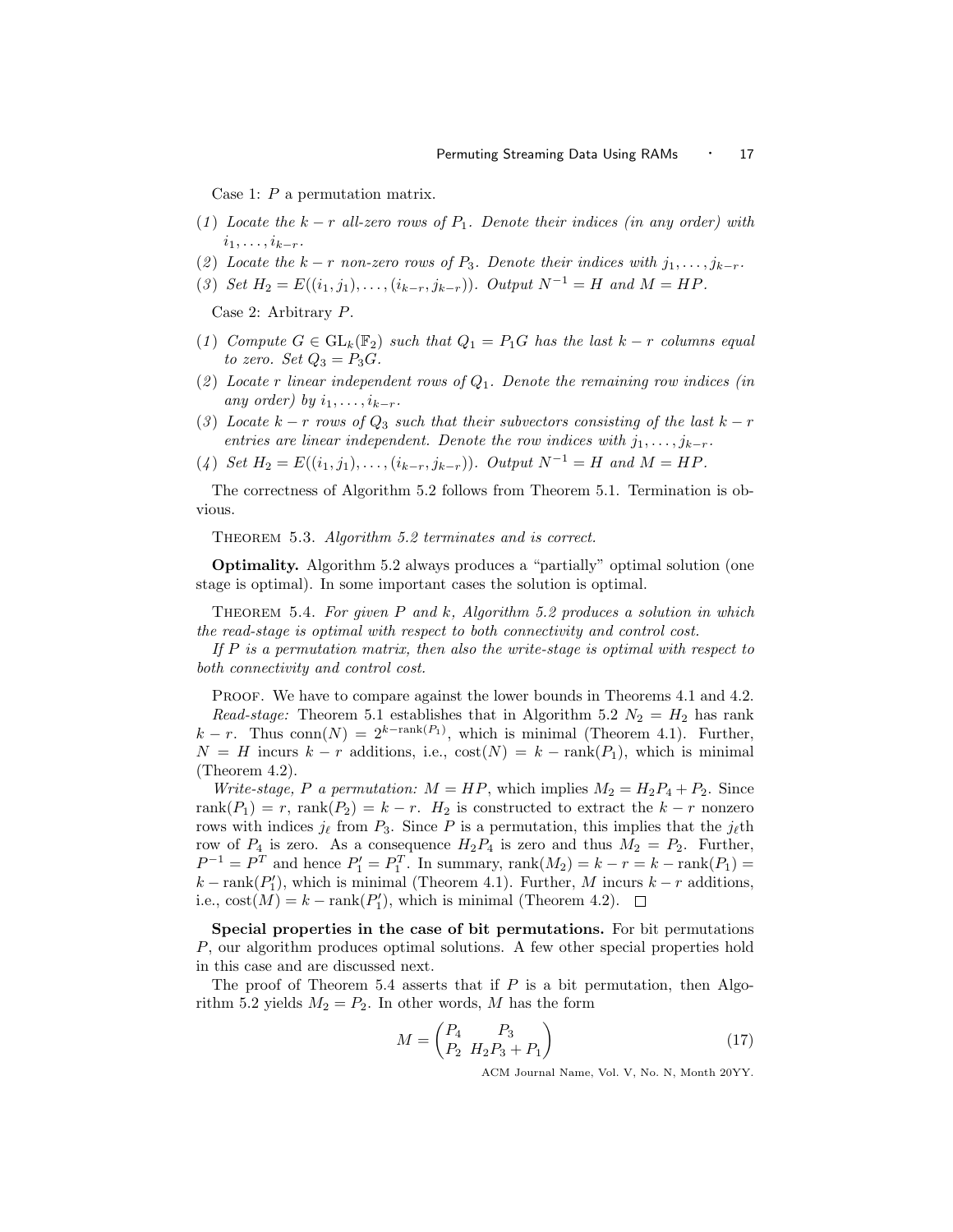and hence differs from P only in the bottom right  $k \times k$  submatrix. In the general case, both bottom submatrices  $M_1, M_2$  differ.

Further, the matrix  $M_1 = H_2 P_3 + P_1$  is a permutation matrix in this case, since it has full rank and at most  $k$  and thus precisely  $k$  nonzero entries.

Finally, the matrix  $H_2$  obtained by Algorithm 5.2 contains exactly  $k - r$  ones, which are located in precisely those rows of  $P_1$  that are zero. The same holds for  $P_2$ . Since rank $(P_2)$  = rank $(H_2)$  =  $k - r$ , we get im $(M_2)$  = im $(P_2)$  = im $(H_2)$  = im $(N_2)$ . As a consequence, using Lemma 3.1, both connection networks in Fig. 2 decompose into blocks equivalently.

Connection networks. The read stage of the solutions produced by Algorithm 5.2 always has the form

$$
N = N^{-1} = \begin{pmatrix} I_{n-k} \\ E((i_1, j_1), \dots, (i_{k-r}, j_{k-r})) & I_k \end{pmatrix}.
$$

This makes the decomposition of the connection network according to Theorem 4.3 easy by setting

$$
T_{\ell}=E((i_{\ell},j_{\ell})).
$$

**Example.** As an example, we derive a solution for  $P = C_6^2$  streamed with width  $2<sup>3</sup>$ , as shown below. We perform Algorithm 5.2 step by step. P is a permutation; thus, Case 1 applies.

$$
P = \begin{pmatrix} \cdot & \cdot & 1 & \cdot & \cdot & \cdot \\ \cdot & \cdot & \cdot & 1 & \cdot & \cdot \\ \cdot & \cdot & \cdot & \cdot & 1 & \cdot \\ \cdot & \cdot & \cdot & \cdot & \cdot & 1 \\ 1 & \cdot & \cdot & \cdot & \cdot & \cdot \\ \cdot & 1 & \cdot & \cdot & \cdot & \cdot \end{pmatrix}.
$$

Step 1:  $P_1$  has two all-zero rows, namely the last two with indices  $i_1 = 2$  and  $i_2 = 1.$ 

Step 2:  $P_3$  has two non-zero rows, namely the last two with indices  $j_1 = 2$  and  $j_2 = 1$ .

Step 3: We get  $H_2 = E((2,2),(1,1))$ .  $H_2$  is a  $3 \times 3$  matrix with two 1 values. The desired factorization is readily computed through  $N^{-1} = H$ ,  $M = HC_6^2$ :

$$
C_6^2 = \begin{pmatrix} 1 & \cdot & \cdot & \cdot & \cdot & \cdot \\ \cdot & 1 & \cdot & \cdot & \cdot & \cdot \\ \cdot & \cdot & 1 & \cdot & \cdot & \cdot \\ \cdot & \cdot & 1 & \cdot & \cdot & \cdot \\ \cdot & 1 & \cdot & 1 & \cdot & \cdot \\ \cdot & 1 & \cdot & 1 & \cdot & 1 \end{pmatrix} \begin{pmatrix} \cdot & \cdot & 1 & \cdot & \cdot & \cdot \\ \cdot & \cdot & \cdot & 1 & \cdot & \cdot \\ \cdot & \cdot & \cdot & 1 & \cdot & \cdot \\ \cdot & \cdot & \cdot & 1 & \cdot & \cdot \\ \cdot & 1 & \cdot & 1 & \cdot & \cdot \\ \cdot & 1 & \cdot & 1 & \cdot & \cdot \end{pmatrix} . \tag{18}
$$

M matches (17) and  $M_1$  is a permutation matrix as asserted above. The solution has to be optimal by Theorem 5.4. Indeed,  $\text{conn}(M) = \text{conn}(N) = 4$  and  $cost(M) = cost(N) = 2$ , which meets the lower bounds given in Theorems 4.1 and 4.2. Decomposing  $M_2$  and  $N_2$  as described in Theorem 4.3, we construct switching networks that require a total of 16 switches.

It is interesting to note that the solution introduces bit arithmetic, namely two ACM Journal Name, Vol. V, No. N, Month 20YY.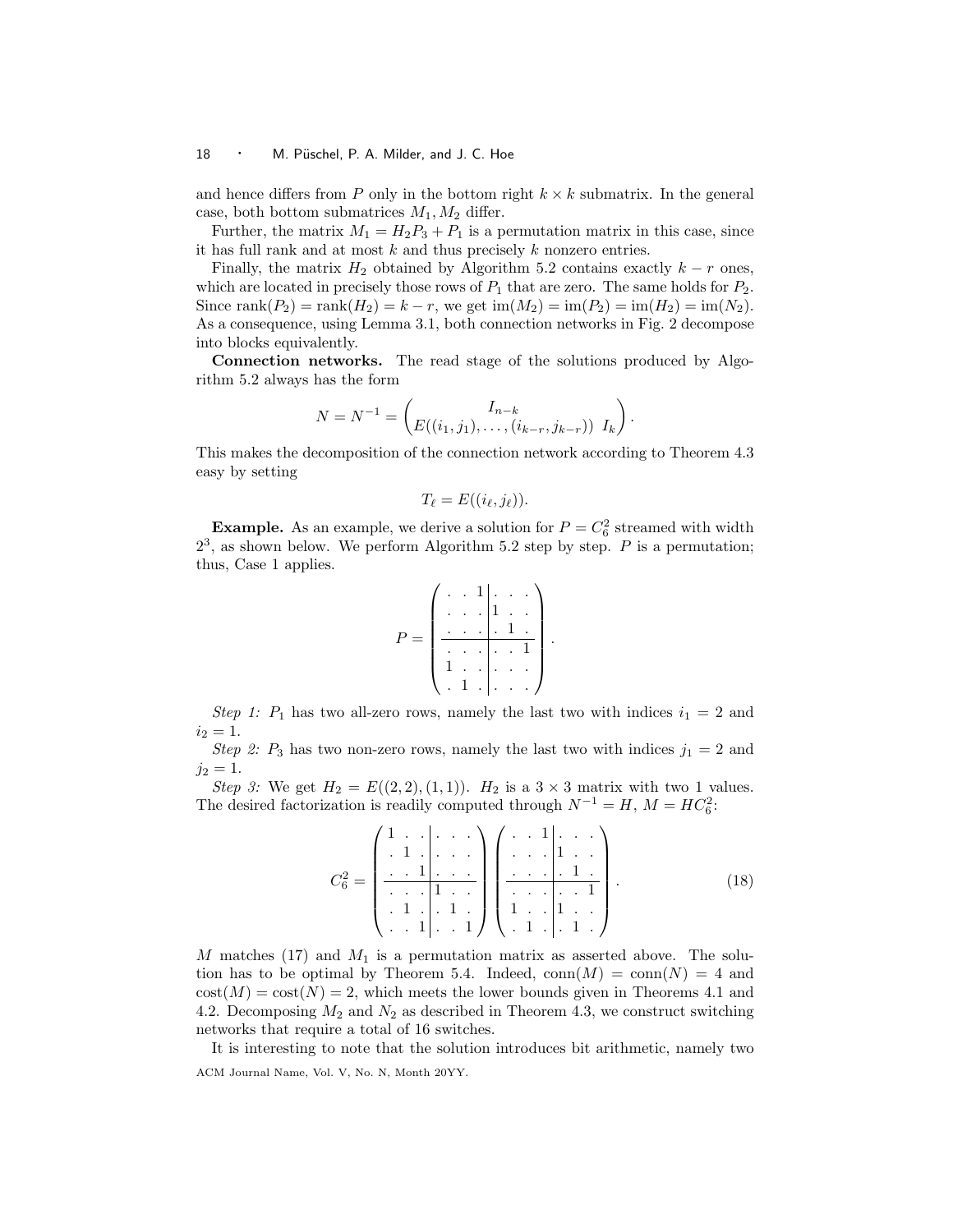

Fig. 6. Datapath for  $P = C_6^2$  with streaming width 8, based on the decomposition in (18).

additions or xors for each address computation, even though the original  $P$  requires none.

Now, we discuss the complete hardware implementation of this example, seen in Fig. 6. Note that M corresponds to the matrix  $M$  seen in (7), so we will implement M as in the previous example, seen in Fig. 5.

We consider the input vector of length 64 to be indexed with addresses  $x \in \mathbb{F}_2^6$ , with the upper 3 bits corresponding to the stage number, and the lower 3 bits indicating the location within the stage. We write x as  $(x_5, x_4, x_3, x_2, x_1, x_0)^T$ , with  $x_5$  as the most significant bit and  $x_0$  as the least significant. Likewise, we have an output vector indexed with address  $y \in \mathbb{F}_2^6$  of the same form.

Our factorization of  $M$ 's connection network was previously shown in  $(14)$ . From this, we determine the following characteristics for the write stage. As explained in the example in Section 4.2, the first stage is controlled by  $x_4$  and the second stage is controlled by  $x_5$ .

As discussed in Section 3, the memory write addresses are calculated directly from M. The write addresses are given by  $M_4x_2 + M_3x_1$ . So, this gives memory write addresses

$$
M_4x_2 + M_3x_1 = \begin{pmatrix} 0 & 0 & 1 \\ 0 & 0 & 0 \\ 0 & 0 & 0 \end{pmatrix} \begin{pmatrix} x_5 \\ x_4 \\ x_3 \end{pmatrix} + \begin{pmatrix} 0 & 0 & 0 \\ 1 & 0 & 0 \\ 0 & 1 & 0 \end{pmatrix} \begin{pmatrix} x_2 \\ x_1 \\ x_0 \end{pmatrix} = \begin{pmatrix} x_3 \\ x_2 \\ x_1 \end{pmatrix}.
$$

We see that the memory address where each word must be written is the three bit value given by  $(x_3, x_2, x_1)^T$ . We determine the input and output connections of each block from the cosets, as discussed in Lemma 3.1 and demonstrated in Section 4.2.

We perform the same process for N. Note that  $N^{-1} = N$ . Following Theorem 4.3,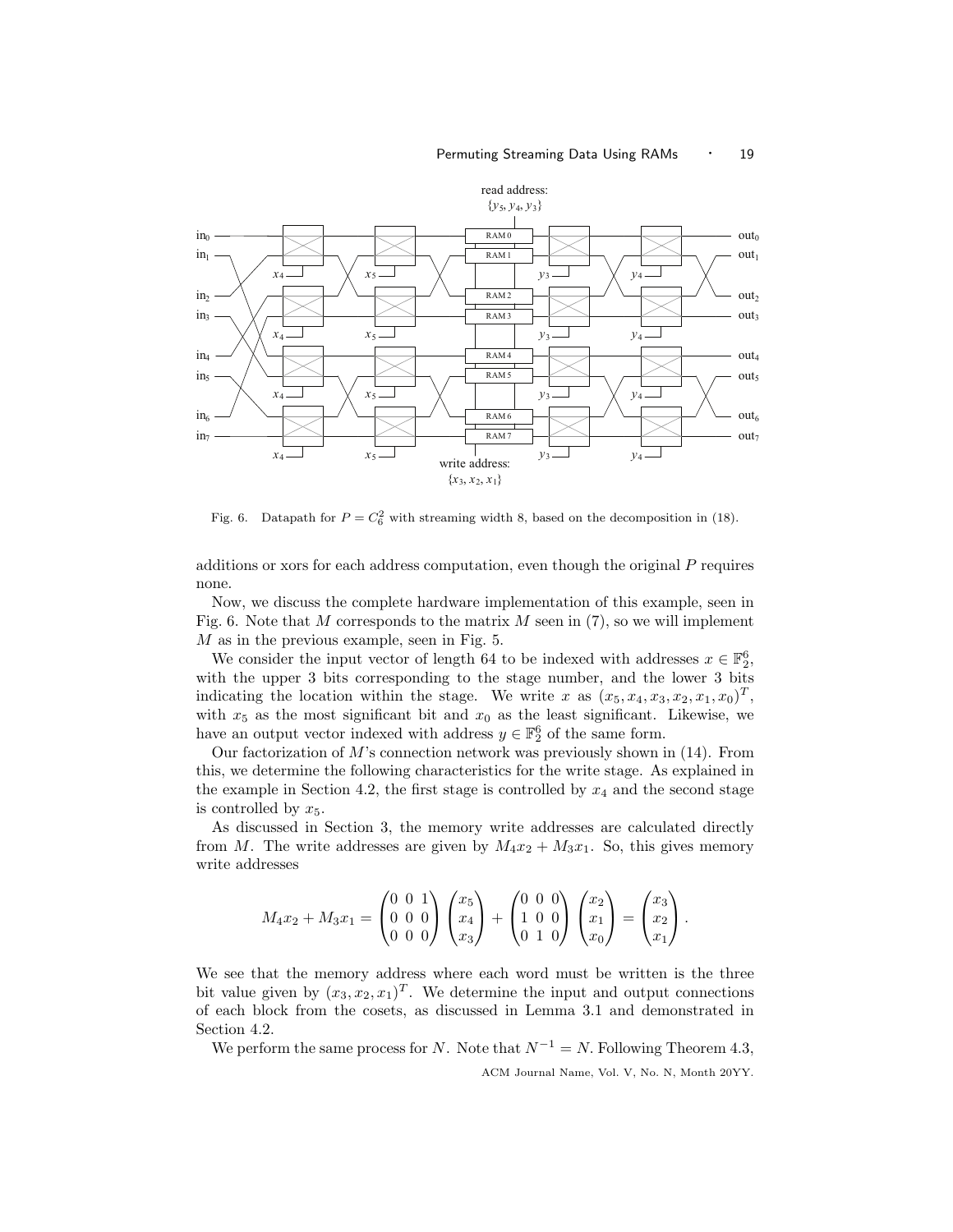we decompose  $N$  to

$$
N = \left( \begin{array}{cccc} 1 & . & . & . & . & . \\ . & 1 & . & . & . & . \\ . & . & 1 & . & . & . \\ . & . & . & 1 & . & . \\ . & 1 & . & . & 1 & . \\ . & . & 1 & . & . & 1 \end{array} \right) = \left( \begin{array}{cccc} 1 & . & . & . & . & . \\ . & 1 & . & . & . & . & . \\ . & . & 1 & . & . & . & . \\ . & . & . & 1 & . & . & . \\ . & 1 & . & . & 1 & . & . \\ . & . & 1 & . & . & 1 \end{array} \right) \left( \begin{array}{cccc} 1 & . & . & . & . & . & . \\ . & 1 & . & . & . & . & . & . \\ . & . & 1 & . & . & . & . & . \\ . & . & 1 & . & . & . & . & 1 \end{array} \right).
$$

The first stage has input sets

$$
\begin{pmatrix} x_2 \\ x_1 \\ x_0 \end{pmatrix} + \text{im}(N_1^{-1}T_2) = \begin{pmatrix} x_2 \\ x_1 \\ x_0 \end{pmatrix} + \text{im} \begin{pmatrix} 0 & 0 & 0 \\ 0 & 0 & 0 \\ 0 & 0 & 1 \end{pmatrix} = \begin{pmatrix} x_2 \\ x_1 \\ x_0 \end{pmatrix} + \left\{ \begin{pmatrix} 0 \\ 0 \\ 0 \end{pmatrix}, \begin{pmatrix} 0 \\ 0 \\ 1 \end{pmatrix} \right\}
$$

and output sets given by

$$
N_1\left(\begin{matrix}x_2\\x_1\\x_0\end{matrix}\right)+\text{im}(T_2)=\left(\begin{matrix}x_2\\x_1\\x_0\end{matrix}\right)+\text{im}\left(\begin{matrix}0&0&0\\0&0&0\\0&0&1\end{matrix}\right)=\left(\begin{matrix}x_2\\x_1\\x_0\end{matrix}\right)+\left\{\left(\begin{matrix}0\\0\\0\end{matrix}\right),\left(\begin{matrix}0\\0\\1\end{matrix}\right)\right\}.
$$

The second stage has input and output sets given by

$$
\begin{pmatrix} x_2 \\ x_1 \\ x_0 \end{pmatrix} + \text{im}(T_1) = \begin{pmatrix} x_2 \\ x_1 \\ x_0 \end{pmatrix} + \text{im} \begin{pmatrix} 0 & 0 & 0 \\ 0 & 1 & 0 \\ 0 & 0 & 0 \end{pmatrix} = \begin{pmatrix} x_2 \\ x_1 \\ x_0 \end{pmatrix} + \left\{ \begin{pmatrix} 0 \\ 0 \\ 0 \end{pmatrix}, \begin{pmatrix} 0 \\ 1 \\ 0 \end{pmatrix} \right\}.
$$

So, the first stage has input and output sets  $\{0, 1\}$ ,  $\{2, 3\}$ ,  $\{4, 5\}$ , and  $\{6, 7\}$ . The second stage has input and output sets  $\{0, 2\}$ ,  $\{1, 3\}$ ,  $\{4, 6\}$ , and  $\{5, 7\}$ . Using the technique described in Section 4.2, we see that the first stage is controlled by  $y_3$ , and the second by  $y_4$ . We determine the memory read addresses from

$$
N_4y_2 + N_3y_1 = \begin{pmatrix} 1 & 0 & 0 \\ 0 & 1 & 0 \\ 0 & 0 & 1 \end{pmatrix} \begin{pmatrix} y_5 \\ y_4 \\ y_3 \end{pmatrix} + \begin{pmatrix} 0 & 0 & 0 \\ 0 & 0 & 0 \\ 0 & 0 & 0 \end{pmatrix} \begin{pmatrix} y_2 \\ y_1 \\ y_0 \end{pmatrix} = \begin{pmatrix} y_5 \\ y_4 \\ y_3 \end{pmatrix}.
$$

So, the memory read addresses are given by the three bit value  $(y_5, y_4, y_3)^T$ . The resulting implementation is visualized in Fig. 6.

We consider more examples in the next section.

## 6. EXAMPLES AND APPLICATIONS

In this section, we provide more examples and discuss relevant applications of streaming permutations. First, we examine several important permutations and present the solutions obtained using Algorithm 5.2. For each example, we give the exact specification of the solution as well as the solution's costs. Of particular interest is the stride permutation  $L$ , which is given in Example 5 below. Later, we discuss related work and compare our solutions against those found in the literature.

# 6.1 Decomposition examples

We present several example classes of permutations and derive their implementations for arbitrary streaming width. In addition to an exact specification, we use a visual representation of the solution matrices to show the form of the matrix under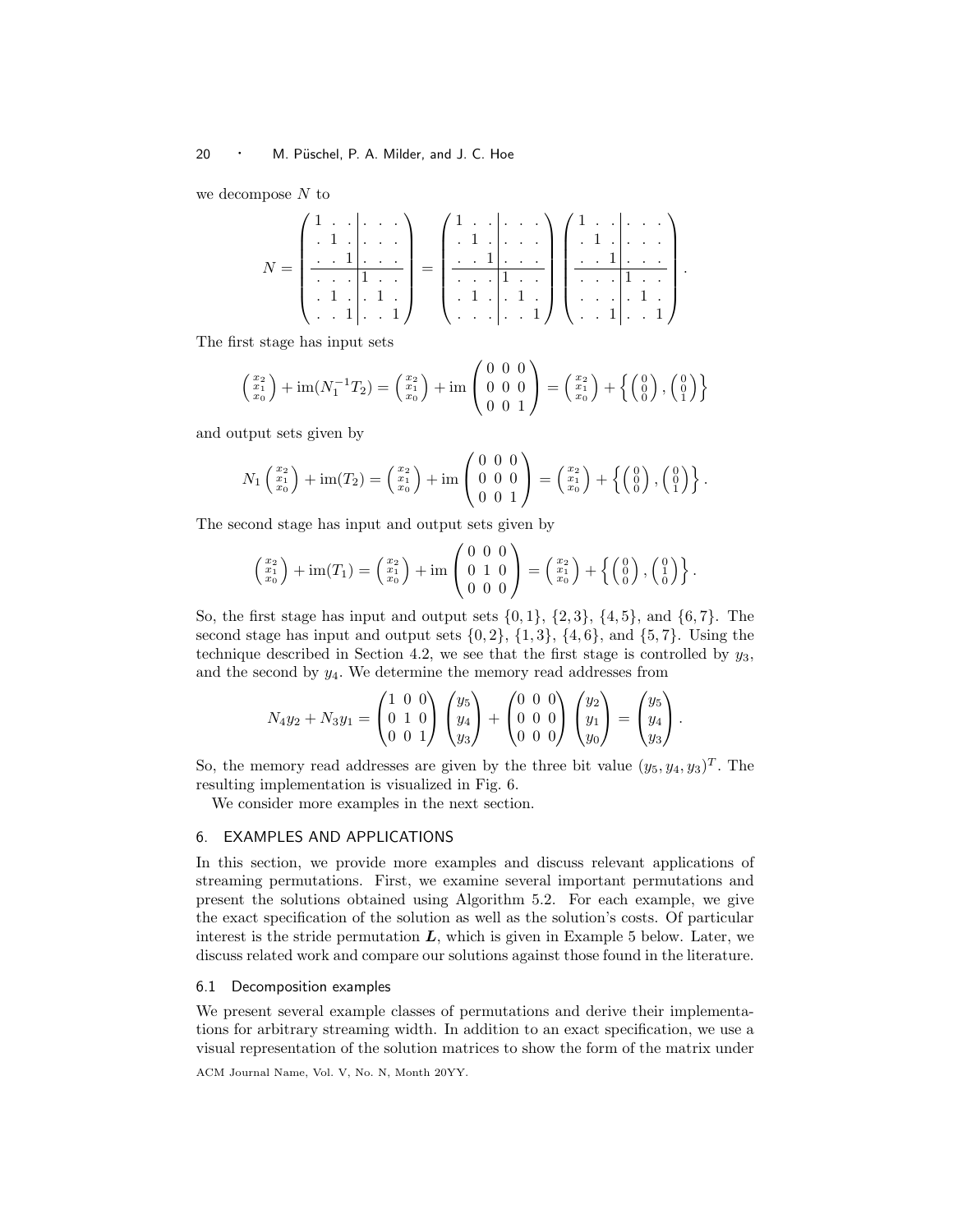general conditions. In these pictures, each box represents a matrix  $P$ ,  $N$ , or  $M$ . The dashed lines show the divisions between the submatrices, and the solid black lines indicate segments with value 1 in the matrix. Gray boxes are used to indicate portions of the matrix that are unknown or not specified in the problem. Lastly, the blank areas of the box indicate portions of the matrix equal to zero. For example, the matrix  $C_n^2$  given in (10) would be represented as



A summary of the results from this section is shown later in Table I.

**Example 1:** P with full rank $(P_1)$ . If the bottom-right matrix  $P_1$  has full rank (i.e.,  $rank(P_1) = k$ ), then P fulfills the restrictions by itself. So, a solution of  $P = N^{-1} \cdot M$  is given by  $P = I \cdot IP$ . This factorization can be visualized as follows:



The cost incurred by  $N$  is given by:

$$
conn(N) = 1
$$
 and  $cost(N) = 0$ .

The cost of  $M$ , cost $(M)$  is equal to the linear complexity of P, and the connectivity is given by  $\text{conn}(M) = \text{rank}(P_2)$ .

Example 2:  $\pi(Q) \otimes I$ . Given  $\pi(P) = \pi(Q) \otimes I_{2^{\ell}}$ , Lemma 2.1 shows that

$$
P=Q\oplus I_{\ell}.
$$

Case 1:  $\ell \geq k$ . Under this condition,  $P_1$  has full rank and the problem is solved as in Example 1. This produces the following solution:



Case 2:  $\ell < k$ . If  $\ell < k$ , we first use Algorithm 5.2 on Q, with streaming width of  $k - \ell$ . This results in the factorization  $Q = N_0^{-1} \cdot M_0$ . Once this solution is found, the values for  $N$  and  $M$  are found according to:

$$
N^{-1} = N_0^{-1} \oplus I_\ell, \quad M = M_0 \oplus I_\ell.
$$

This solution has the following form: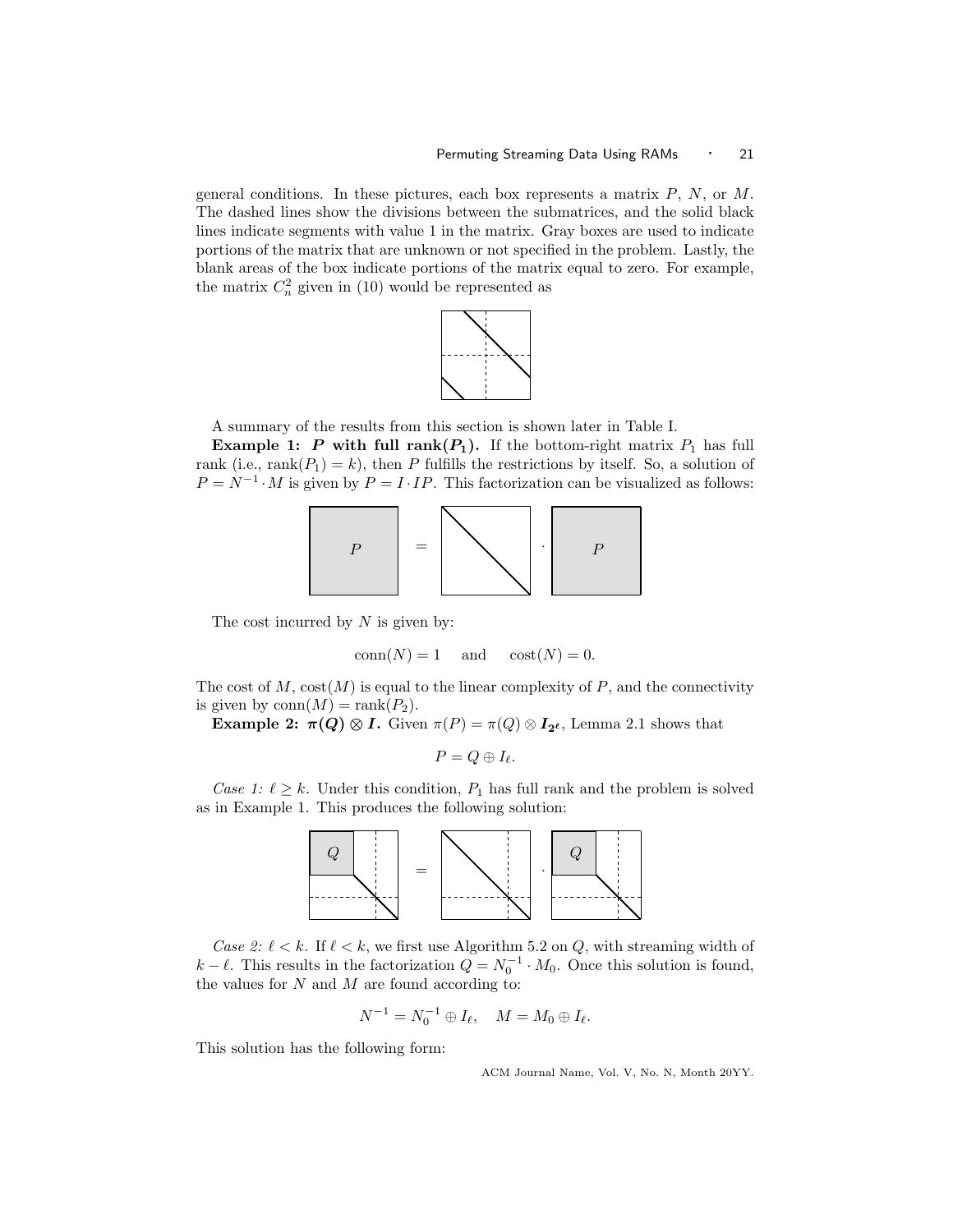

The arithmetic and connection costs of  $N$  and  $M$  are identical to the costs for  $N_0$  and  $M_0$  (respectively).

**Example 3:**  $I \otimes \pi(Q)$ . Given  $\pi(P) = I_{2^{\ell}} \otimes \pi(Q_m)$ ,

$$
P=I_{\ell}\oplus Q_m.
$$

Case 1:  $m \leq k$ . If  $m \leq k$ , then  $P_1$  has full rank, so the factorization is trivial. Using the "full-rank" solution seen in Example 1, we obtain the following solution:



Case 2:  $m > k$ . In this case, we first use Algorithm 5.2 on Q, with streaming width k. This results in the factorization  $Q = N_0^{-1} \cdot M_0$ . Then, N and M are found according to:

$$
N^{-1} = I_{k-m} \oplus N_0^{-1}, \quad M = I_{k-m} \oplus M_0.
$$

The resulting solution will have the costs

$$
conn(N) = conn(N0), cost(N) = cost(N0),
$$
  

$$
conn(M) = conn(M0), cost(M) = cost(M0).
$$

The solution has the following form:



Example 4:  $I \otimes \pi(Q) \otimes I$ . If  $\pi(P) = I_{2^{\ell}} \otimes \pi(Q_m) \otimes I_{2^h}$ , then

$$
P=I_{\ell}\oplus Q_m\oplus I_h.
$$

If  $k \leq h$ , then  $P_1$  has full rank, so the solution follows Example 1 above. If  $k > h$ , P can be regrouped as  $P = I_{\ell} \oplus (Q_m \oplus I_h)$ , and the solution can be found as in the  $\mathbf{I} \otimes \pi(Q)$  case, Example 3.

Example 5: Stride permutation  $L$ . We derive a solution for stride permutations  $\pi(P) = \mathbf{L}_{2^n, 2^s}$ , streamed with width  $2^k$ ,  $1 \leq k \leq n-1$ . Using Lemma 2.1, ACM Journal Name, Vol. V, No. N, Month 20YY.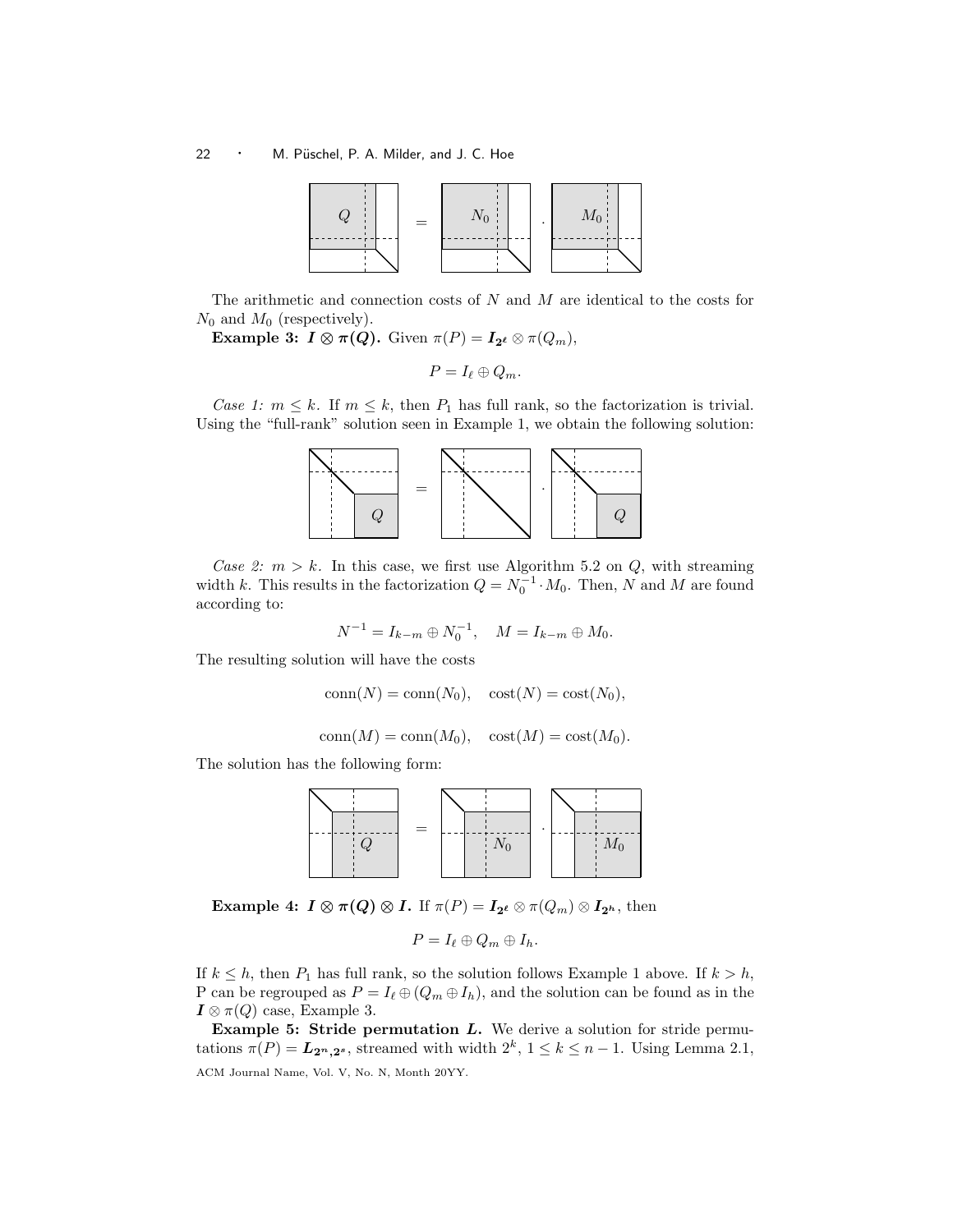$P = C_n^{n-s}$ . Let  $r = \text{rank}(P_1)$ . Then,

$$
r = \begin{cases} 0, & k \le s \text{ and } k \le n - s \\ k - s, & s < k \le n - s \\ k - (n - s), & n - s < k \le s \\ 2k - n, & k > n - s \text{ and } k > s \end{cases}
$$
(19)

Applying Algorithm 5.2, we obtain  $H_2$ :

$$
H_2 = E((\min(k, n-s) - \ell, n - \max(s, k) - \ell) | \ell = 1, ..., k - r).
$$
 (20)

Thus,

$$
H = \begin{pmatrix} I_{n-k} \\ H_2 & I_k \end{pmatrix} \tag{21}
$$

allows us to easily compute the final factorization according to  $N^{-1} = H, M =$  $HC_n^{n-s}$ . This factorization yields  $cost(M) = cost(N) = \overline{k} - r$  and  $conn(N) =$  $\operatorname{conn}^n(M) = 2^{k-r}.$ 

*Case 1*:  $k \leq s$  and  $k \leq n - s$ . Under these conditions,  $P = C_n^{n-s} = N^{-1} \cdot M$  has the form:



Case 2:  $s < k \leq n - s$ . In this case,  $P_1$  has one or more non-zero rows, which occur at the top of the matrix.  $P = C_n^{n-s} = N^{-1} \cdot M$  has the form:



Case 3:  $n - s < k \leq s$ . In this case,  $P_1$  has one or more non-zero rows, which occur at the bottom of the matrix.  $P = C_n^{n-s} = N^{-1} \cdot M$  has the form:



Case 4:  $k > n - s$  and  $k > s$ . In this case,  $P_1$  has one or more non-zero rows, which occur at the top and bottom of the matrix.  $P = C_n^{n-s} = N^{-1} \cdot M$  has the form: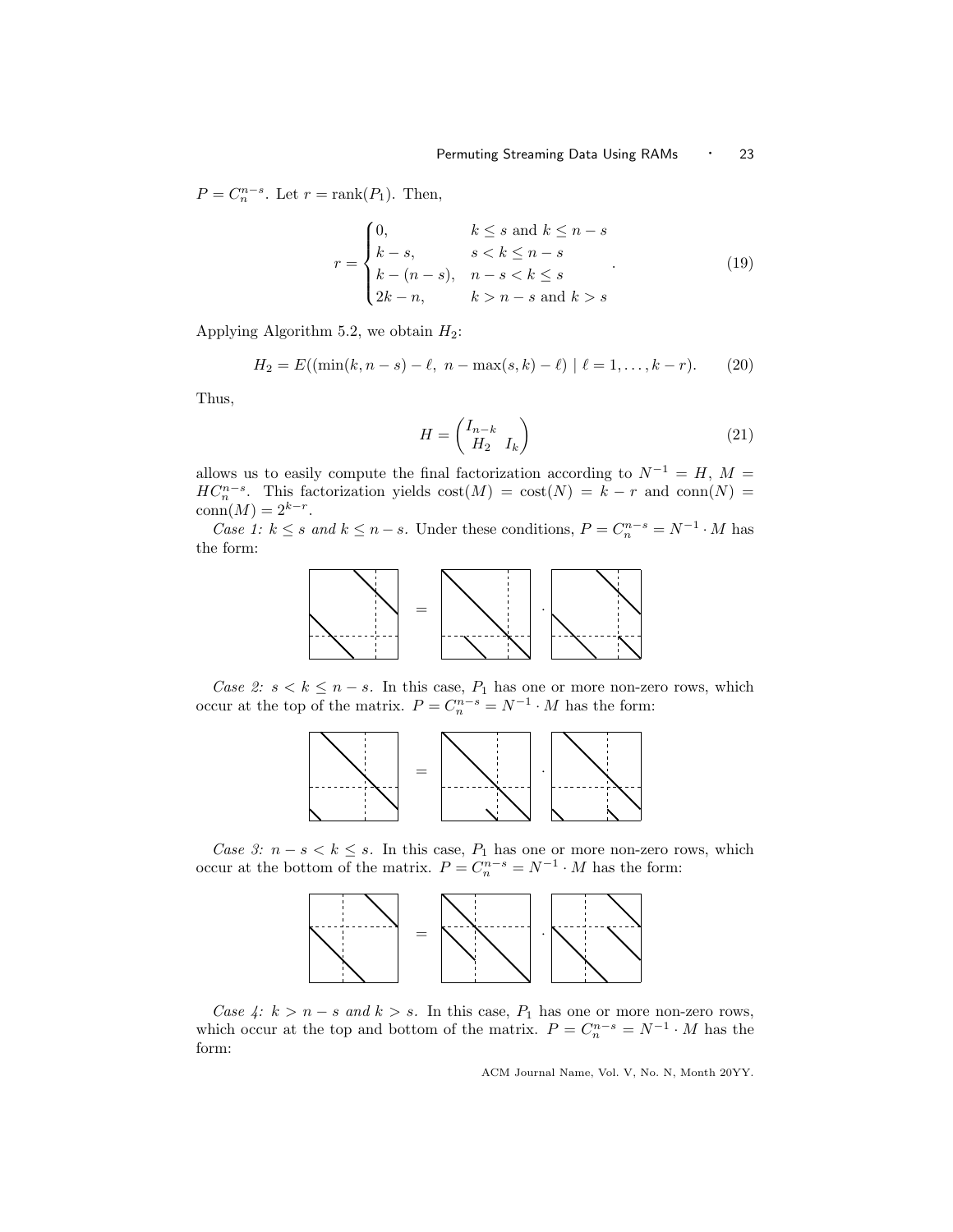

Example 6: Bit reversal R. If  $\pi(P) = R_{2^n}$ , then we see from Lemma 2.1 that

$$
P=J_n.
$$

Let  $r = \text{rank}(P_1) = 2 \cdot \max(0, k - n/2)$ . Applying Algorithm 5.2, we obtain  $H_2$ :

$$
H_2 = E((r+i, i) | i = 0, ..., k-r).
$$
 (22)

Then, using  $P = N^{-1} \cdot M = H \cdot HP$ , we produce a solution with the following costs:

$$
conn(M) = conn(N) = 2^{k-r}, \quad cost(M) = cost(N) = k - r.
$$

Case 1:  $k \leq n/2$ . If  $k \leq n/2$ , then this solution has the following form:



Case 2:  $k > n/2$ . In this situation, the solution has this form:



Example 7: Hadamard reordering. The Hadamard reordering [Astola and Akopian 1999] permutes the  $2^n$ -element data vector  $X = (x_0, x_1, \ldots, x_{2^n-1})^T$  to the vector  $Y = (x_{h_{2^n}(0)}, x_{h_{2^n}(1)}, \ldots, x_{h_{2^n}(2^n-1)})^T$ , where  $h_{2^n}(\cdot)$  is recursively generated according to:

$$
h_1(0) = 0
$$
  
\n
$$
h_{2K}(2i) = h_K(i)
$$
  
\n
$$
h_{2K}(2i+1) = 2K - 1 - h_K(i), \quad i = 0, 1, ..., K - 1.
$$

This permutation is represented as the matrix  $\mathbb{Z}_{2^n}$ . If  $\pi(P) = \mathbb{Z}_{2^n}$ , then  $P = S_n$ , defined as

$$
S_n = \begin{pmatrix} 1 & 1 \\ \vdots & \vdots & \vdots \\ 1 & \vdots & \vdots \end{pmatrix} . \tag{23}
$$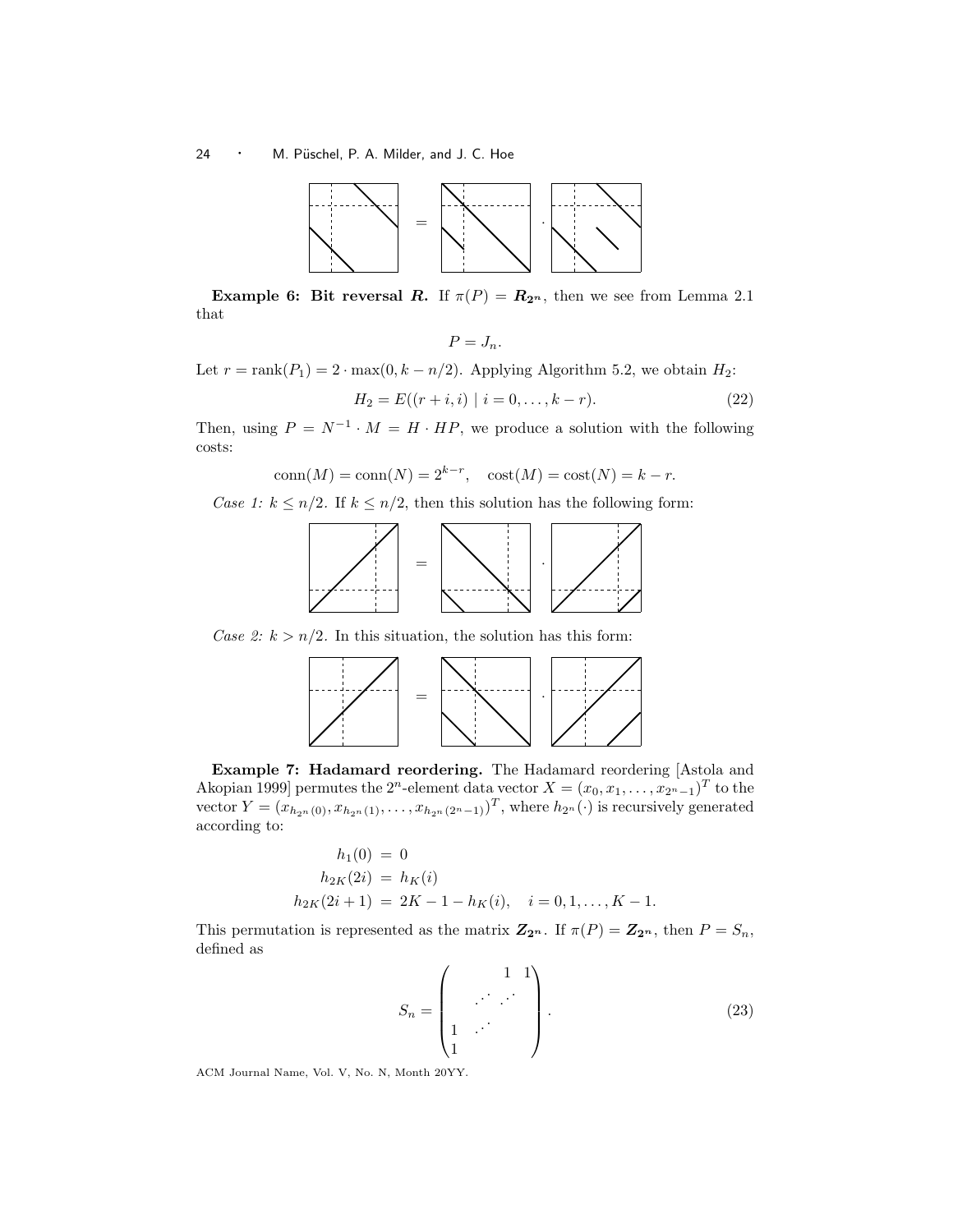| $\boldsymbol{P}$              | $\pi(P)$                      | solution |                | $\text{conn}(M)$ $\text{conn}(N)$ | $\mathrm{cost}(M)$ | $\cosh(N)$       | optimal |
|-------------------------------|-------------------------------|----------|----------------|-----------------------------------|--------------------|------------------|---------|
| $C_n^{n-s}$                   | $L_{2^n,2^s}$                 | (21)     |                |                                   |                    |                  |         |
| Case 1: $k < \min(s, n-s)$ ,  |                               |          | $2^k$          | $2^k$                             | $\boldsymbol{k}$   | $\boldsymbol{k}$ | yes     |
|                               | Case 2: $s \leq k \leq n-s$ , |          | 2 <sup>s</sup> | 2 <sup>s</sup>                    | $\boldsymbol{s}$   | $\boldsymbol{s}$ | yes     |
|                               | Case 3: $n-s < k < s$ ,       |          | $2^{n-s}$      | $2^{n-s}$                         | $n - s$            | $n - s$          | yes     |
|                               | Case $4: k > max(n - s, s)$ , |          | $2n-k$         | $2n-k$                            | $n-k$              | $n-k$            | yes     |
| $J_n$                         | $\boldsymbol{R_{2^n}}$        | (22)     |                |                                   |                    |                  |         |
|                               | Case 1: $k \leq n/2$ ,        |          | $2^k$          | $2^k$                             | $\kappa$           | $\boldsymbol{k}$ | yes     |
|                               | Case 2: $k > n/2$ ,           |          | $2n-k$         | $2^{n-k}$                         | $n-k$              | $n-k$            | yes     |
| $S_n$                         | $\Z_{2^n}$                    | (24)     |                |                                   |                    |                  |         |
|                               | Case 1: $k \leq n/2$ ,        |          | $2^k$          | $2^k$                             | $\kappa$           | $n-1+2k$         | ?       |
| Case 2: $n/2 < k < n/2 + 1$ , |                               |          | $2^{k-1}$      | $2^{k-1}$                         | $k-1$              | $n-3+2k$         | ?       |
|                               | Case 3: $k > n/2 + 1$ ,       |          | $2^{n-k}$      | $2^{n-k}$                         | $n-k$              | $3n - 2k - 1$    | ?       |

Table I. Summary of example bit matrices and their solutions.

Let  $r = \text{rank}(P_1)$ . Then,  $r = \max(0, 2k - n)$ . Applying Algorithm 5.2, we obtain  $H_2$ :

$$
H_2 = E((k - 1 - i, k - r - 1 - i) | i = 0, ..., k - r - 1).
$$
 (24)

Case 1:  $k \leq n/2$ . The solution  $P = N^{-1} \cdot M = H \cdot HP$  has the following form in this case:



Case 2:  $n/2 < k < n/2 + 1$ . In this case, the solution has this form:



Case 3:  $k \geq n/2 + 1$ . In this case, the solution has the following form:



These solutions have the following costs:

conn(M) = conn(N) =  $2^{k-r}$ , cost(M) =  $n - 1 + 2(k - r)$ , cost(N) =  $k - r$ .

Table I presents a summary of results from the examples shown in this section.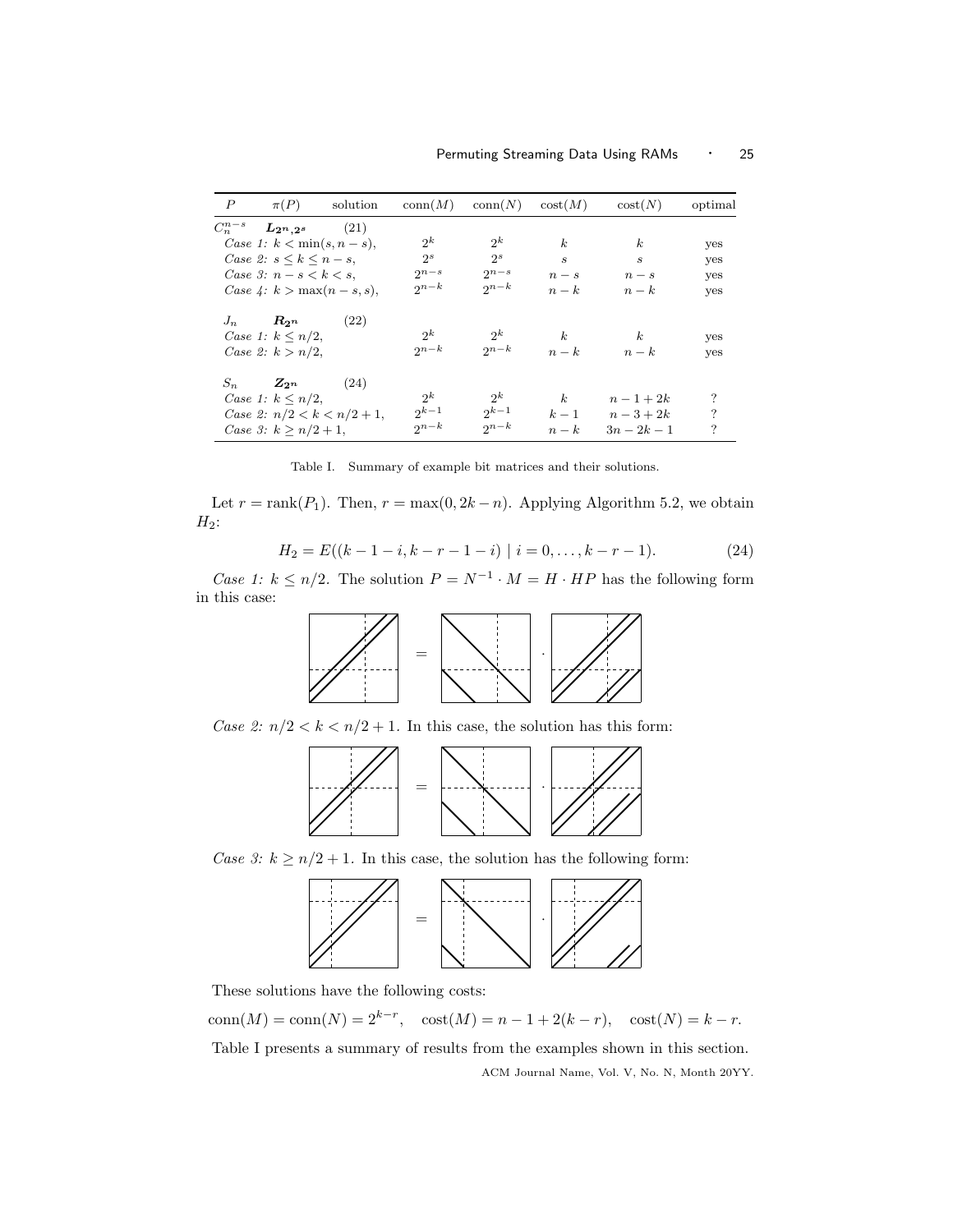#### 6.2 Related work

Stride Permutation Networks for Array Processors. Although there is very little in the literature on RAM-based general streaming permutations, some work has been published on the stride permutation  $L$ . One solution is presented in [Järvinen et al. 2004]. Like our solution, this method applies to any  $L_{2^n,2^s}$  with  $2^k$  ports, and a specific network is built for each given  $(n, s, k)$ .

Instead of using a few large memories, this solution utilizes many smaller FIFO (first-in first-out) memories with interconnection networks between them. This technique requires the minimal amount of total memory usage, which ranges between  $2^{n-1}$  and  $2^n$  memory words (for a permutation on  $2^n$  points). However, there are drawbacks to this approach. In many cases, it is preferable to have larger, centralized memory structures, rather than the large amount of small structures needed here (e.g., FPGA implementation, where the platform contains many builtin RAMs of a particular size).

Now, we quantitatively compare the two implementations in terms of interconnect cost, total memory storage, and memory distribution. We evaluate interconnection cost by counting the number of 2-to-1 multiplexers needed in the final implementation. Each 2-to-2 switch counts as two 2-to-1 muxes. Memory usage is given in the number of data words stored. Memory distribution is analyzed in terms of the total number of memories needed and their sizes.

First we consider our implementations of the permutation  $\mathbf{L}_{2^n,2^s}$ , streamed with  $2<sup>k</sup>$  ports. We can express the number of multiplexers used in our RAM-based method as

$$
M_{\rm RAM} = \begin{cases} k \cdot 2^k, & k < s \text{ and } k < n - s \\ s \cdot 2^k, & s \le k \le n - s \\ (n - s)2^k, & n - s < j < s \\ (n - k)2^k, & k > n - s \text{ and } k > s \end{cases}
$$

and the total number of memory words as

$$
D_{\rm RAM} = 2^{n+1}.
$$

This storage requirement is distributed evenly over  $2^k$  RAMs; each must hold  $2^{n-k+1}$  words.

These metrics are computed for the FIFO-based method described by Järvinen et al. in the following way. Let  $r = \min(s, n - s)$ . The number of multiplexers required is given by

$$
M_{\text{FIFO}} = \begin{cases} 2^{k+2^{n-k}}, & k > n-r \\ 2^{k+2^{r}} + 2^{k} \cdot M_{\text{S}}(n-k, r), & r \le k \le n-r \\ 2^{k}(M_{\text{S}}(r, r-k) + 2^{2^{k}} + M_{\text{S}}(n-k, r)), & k \le n-r \text{ and } k < r \end{cases},
$$
  

$$
\left(2^{s}, p-2^{s}\right)
$$

$$
M_{\rm S}(n,s) = \begin{cases} 2^s, & n = 2s \\ 2s(n-s), & n \neq 2s \end{cases}.
$$

The total amount of memory needed, given in terms of the total number of words ACM Journal Name, Vol. V, No. N, Month 20YY.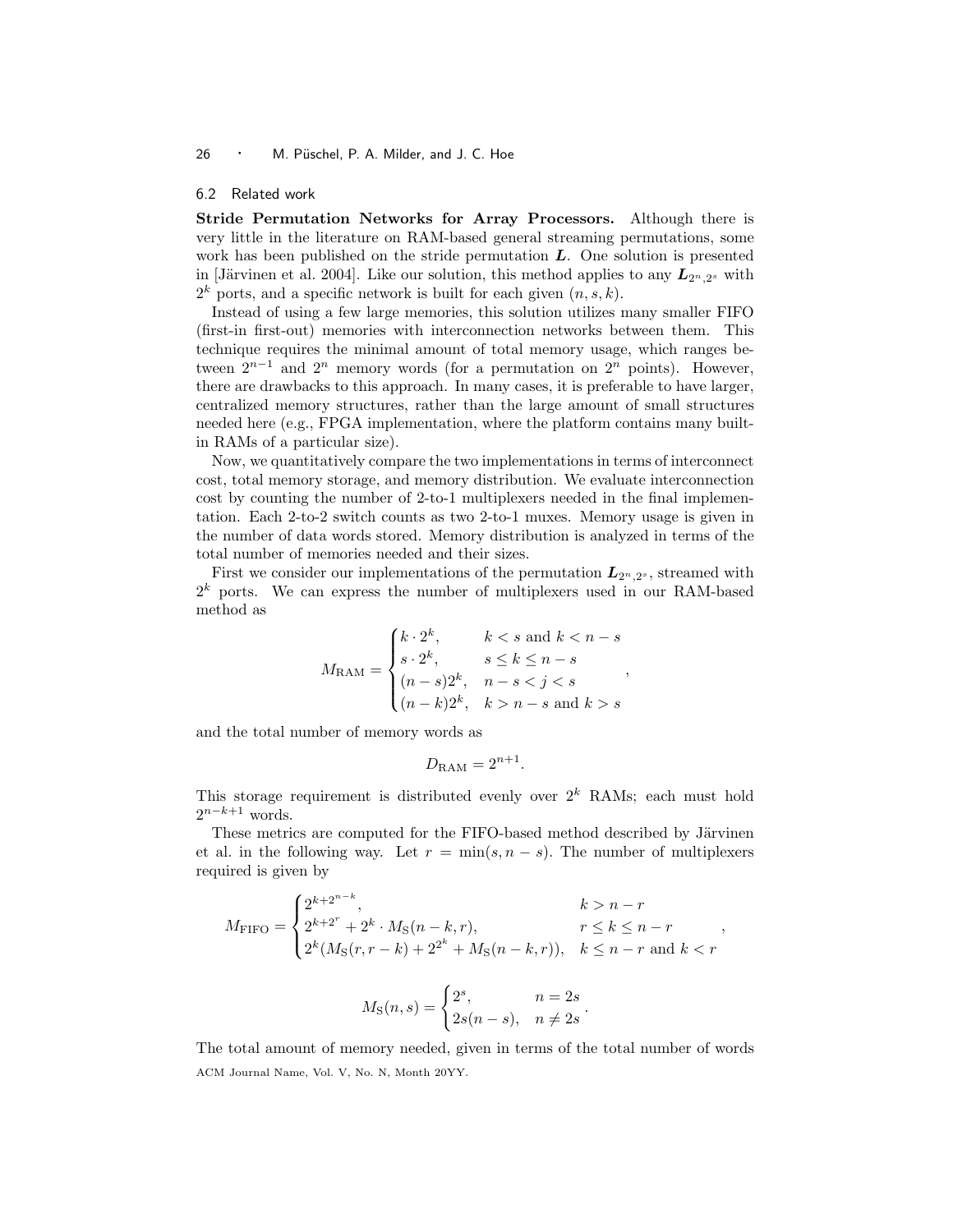

Fig. 7. Comparison of the interconnection cost (measured in 2:1 multiplexers) between our solution and that given by Järvinen et al. Plots demonstrate the trend as the streaming width  $2^k$  increases.

stored, is

$$
D_{\text{FIFO}} = \begin{cases} 2^{n} - 2^{k}, & k > n - r \\ 2^{n} - 2^{n-r}, & r \leq k \leq n - r \\ 2^{n} - 2^{r} - 2^{n-r} + 2^{k}, & k \leq n - r \text{ and } k < r \end{cases}.
$$

In order to quantify the distribution of memory structures, let  $F_i$  represent a FIFO memory that is  $i$  elements deep. We can then calculate the total FIFO usage by

$$
F_{\text{FIFO}} = \begin{cases} 2^{k} \cdot \sum_{i=0}^{n-k-1} F_i, & k > n-r \\ 2^{k} \left( \sum_{i=0}^{r-1} F_i + F_{\text{SPN}}(n-k, r) \right), & r \leq k \leq n-r \\ 2^{k} \left( F_{\text{SPN}}(r, r-q) + \sum_{i=0}^{k-1} F_i + F_{\text{SPN}}(n-q, r) \right), & k < n-r \text{ and } k < r \end{cases}
$$

$$
F_{\text{SPN}}(n, s) = \begin{cases} \sum_{i=0}^{s-1} F_{(2^s-1)2^i}, & n = 2s \\ \sum_{i=0}^{n-s-1} \sum_{j=0}^{s-1} F_{i+j}, & n \neq 2s \end{cases}.
$$

Using these characterizations, we can compare the two implementations of streaming stride permutations. First, we compare interconnect cost, measured in the number of 2:1 multiplexers. Fig. 7 demonstrates two typical permutations. Note that the irregular pattern seen in the Järvinen line is caused by the different regions in the expression for  $M_{\text{FIFO}}$ ; discontinuities occur at the boundaries.

These graphs demonstrate that for a small number of ports, our proposed permutations have a lower interconnection cost. As the size of the permutation (i.e.,  $n)$  grows, the crossover point occurs at a larger value of  $k$  (i.e., a larger streaming width). For example, we see that for  $L_{4096,8}$ , our proposed permutation will only have a higher interconnection cost when the number of ports grows to  $2^9 = 512$ .

Next, we evaluate the total amount of memory used in the two methods. Our proposed implementations use a constant amount of memory:  $2^{n+1}$  data words,

ACM Journal Name, Vol. V, No. N, Month 20YY.

,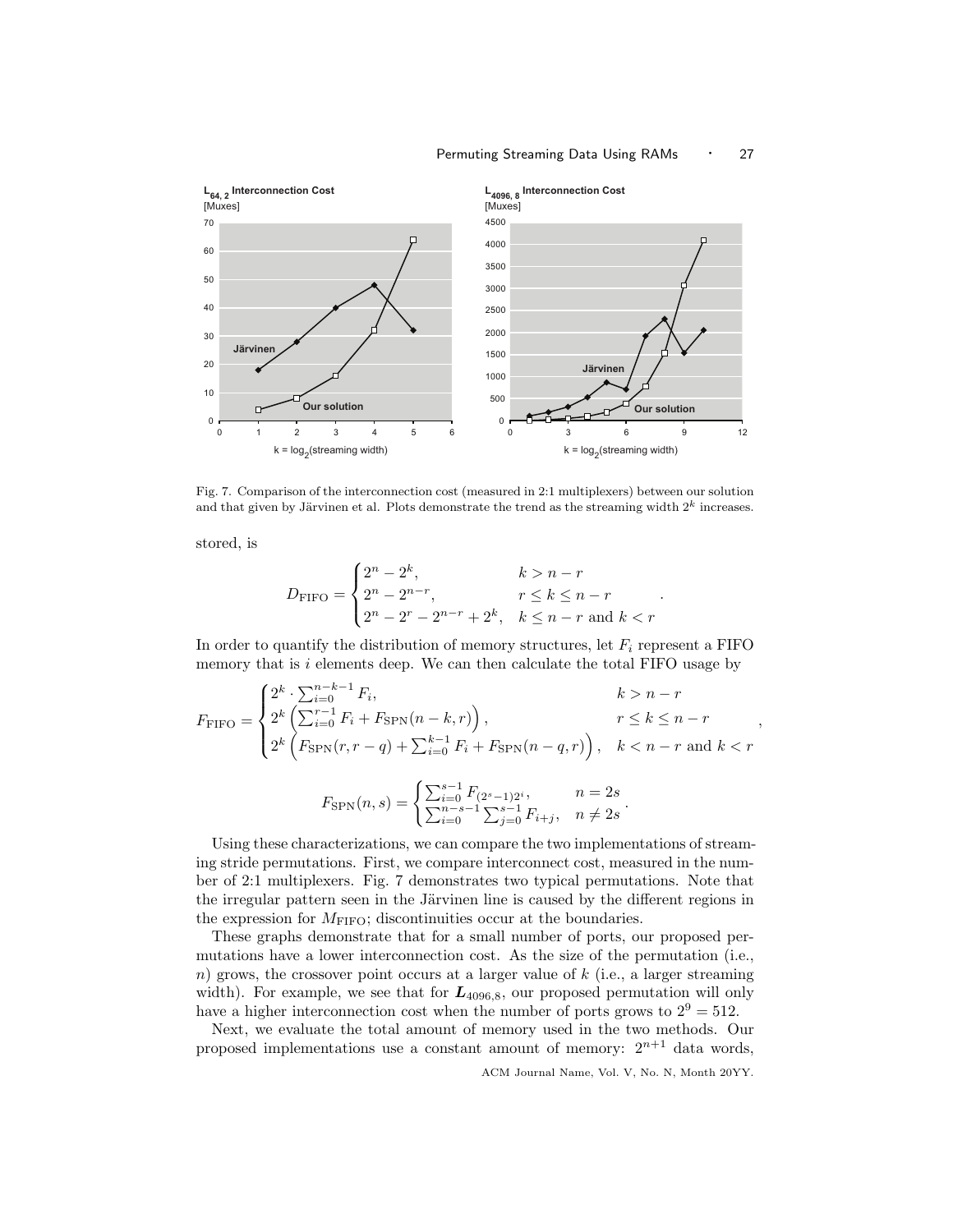

Fig. 8. Comparison of the total amount of memory needed (top) and total number of memories of size  $\geq 8$  (bottom) for the proposed implementation of  $L_{4096,s}$ ,  $2^k = 2$ , against the method given by Järvinen et al. Our solutions require between  $2 \times$  and  $4 \times$  more memory, but only require  $2<sup>k</sup>$  independent memories. Järvinen's implementations require less total storage, but need many more independent memories. We show an example of the breakdown of the memories grouped by size in Fig. 9.

where  $2<sup>n</sup>$  is the size of the permutation. In contrast, we see that Järvinen et al. use between  $2^{n-1}$  and  $2^n$  data words. Fig. 8 (top) demonstrates the memory usage of our proposed implementations versus Järvinen's. In this example, we show  $L_{4096,s}$ , with s from 1 to 11, and with stream width  $2^k = 2$ . Across all s, our permutations require 8192 words of storage, while Järvinen's implementations range between 2048 and 3970.

Although Järvinen's FIFO-based design requires significantly less storage than the method we propose, the small number of distinct memory structures used in our method make it better suited for many implementations. In Fig. 8 (bottom), we show the total number of memories (of size  $\geq 8$  data words) for the same set of implementations. Although our designs require more total storage, they only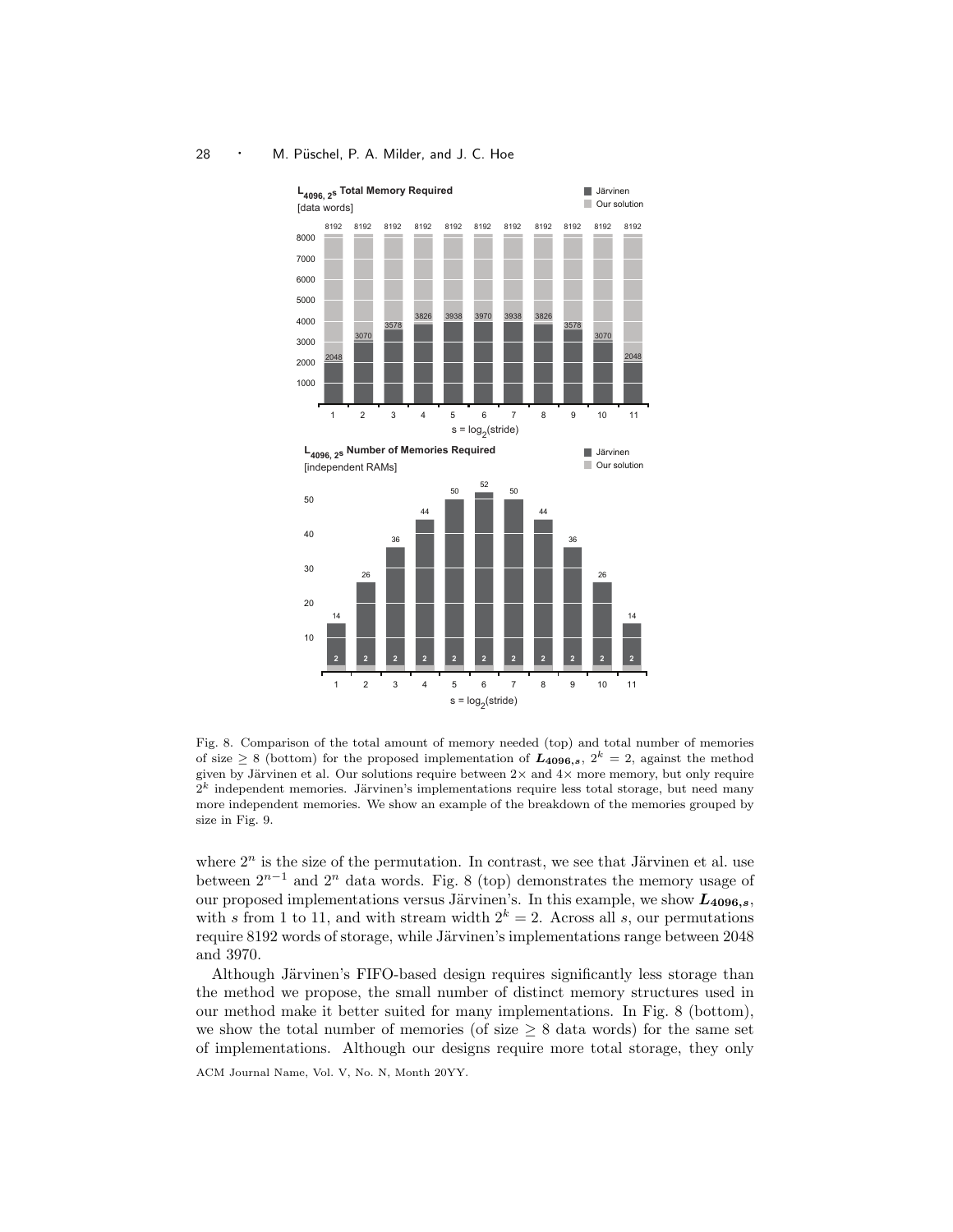

Fig. 9. Illustration of the number of memories needed to implement  $L_{4096,2}$  with  $2^k = 2$  ports. The dark bars indicate the memory structures needed for Järvinen's implementation, while the light bars demonstrate the memories needed for ours. We see that the design given by Järvinen et al. requires a total of 54 memory structures, many small. Our proposed design requires 2 large memory structures.

require  $2<sup>k</sup>$  distinct memories, while Järvinen's require many more.

In Fig. 9, we show the number of memory structures needed and their capacities for both implementations of  $L_{4096,8}$  with two ports  $(2<sup>k</sup> = 2)$ . Here, the x-axis shows the size of the memory considered, and the y-axis shows the number of memories of that size needed. We see that our implementation uses two memories, each of size  $4096$ . The implementation by Järvinen uses two memories of size 512, four memories of size 256, and six each of  $128, 64, \ldots, 1$ . We see that the Järvinen method requires a very large amount of small memory structures, each capable of reading and writing once per clock cycle. In contrast, we see that our design requires only a small number of large memories.

Other work related to stride permutation. Due to the importance of the stride permutation  $\boldsymbol{L}$  in the fast Fourier transform, there have been other studies of streaming  $\boldsymbol{L}$  implementations.

In [Takala et al. 2003], a memory-based structure is developed that is capable of performing  $L_{2^n,2^s}$  on streaming data. This implementation is able to permute data of multiple vector lengths (i.e., values of  $n$ ) with the same hardware. This solution has a coarse-grained architecture that is similar to our implementations, but there are a few notable distinctions.

In this work, the authors present a memory access scheme that reduces the memory cost from  $2^{n+1}$  data words (as used by our solutions) to  $2^n$ . This optimization is specific to the stride permutation; it relies on the strided reads and writes seen with  $L$ . Lastly, we note that the generality given (i.e., the ability to perform multiple permutations with the same structure) leads to more complicated address generation and interconnection than is used in our solution.

In [Gorman and Wills 1995], a class of pipelined implementations of the fast Fourier transform is considered. Here, streaming stride permutations  $L_{2^n,2^s}$  with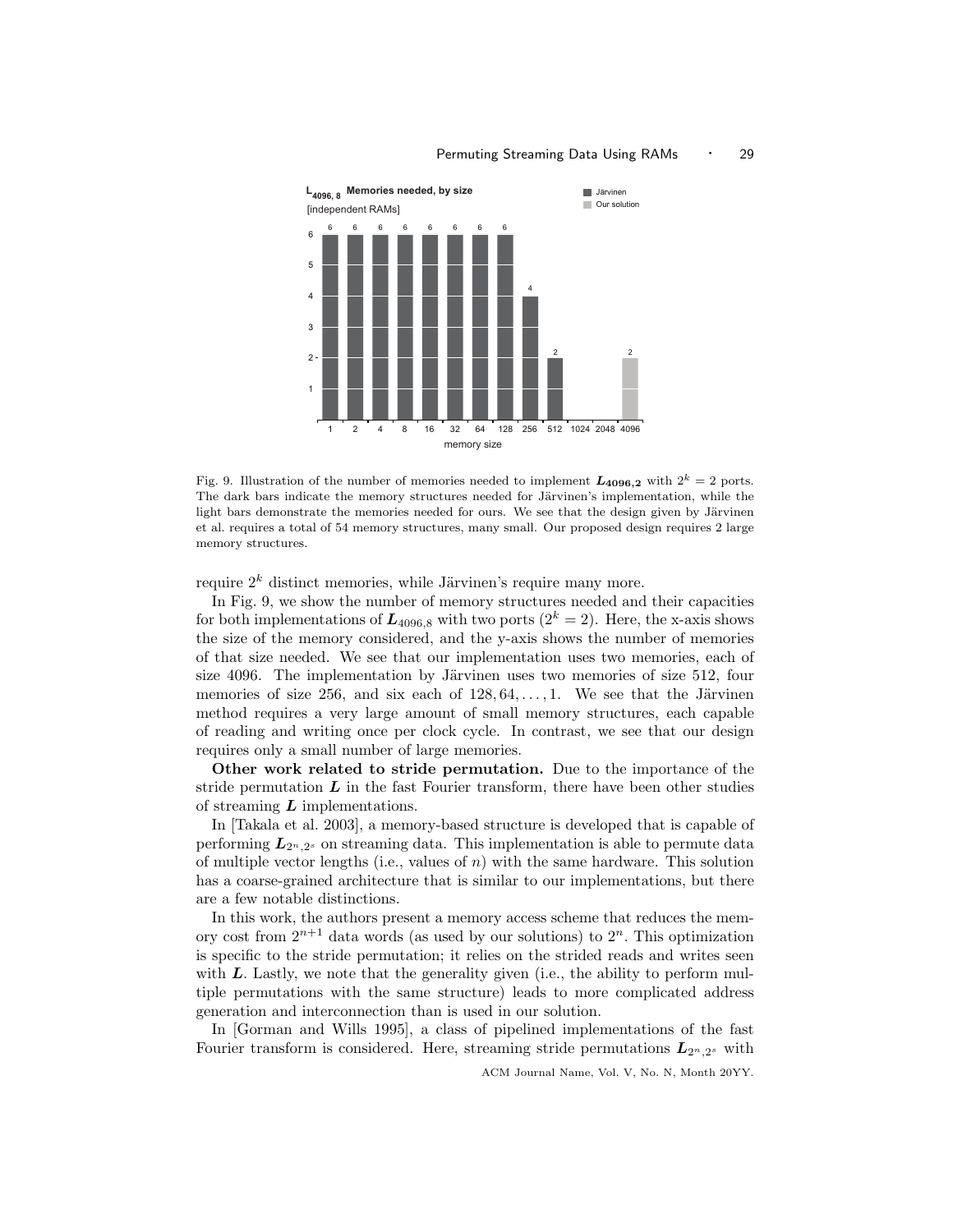minimum streaming with  $2^{n-s}$  (i.e.,  $k \geq n-s$ ) are constructed. Similar to our work, each structure is built to perform one specific permutation. Again, the coarsegrained architecture of this solution space is similar to ours: data passes through an interconnection network, is written into memory, then is read out in a different order and streamed through a last network. Also like our implementations, the storage requirement of this solution is  $2^{n+1}$  data words. If  $k \leq s$ , then

$$
conn(N) = conn(M) = 2^{n-s}
$$
 and  $cost(N) = cost(M) = n - s$ 

for both implementations. However, if  $k > s$ , then our implementations have

$$
conn(N) = conn(M) = 2^{n-k}
$$
 and  $cost(N) = cost(M) = n - k$ ,

while those in [Gorman and Wills 1995] have higher costs

$$
conn(N) = conn(M) = 2^{n-s}
$$
 and  $cost(N) = cost(M) = n - s$ .

In [Láng 1976], implementations of the perfect shuffle  $(L_{2^n,2^{n-1}})$  over  $2^k$  memory modules are considered. In this work, Láng assumes that a full  $2^k$ -to- $2^k$  interconnection network connects the memory's outputs back to its inputs. Additionally, this method requires that storage for  $2^{n+1}$  data words be provided (the permutation is performed out of place). Given these assumptions, the author determines a partitioning of the permutation that enables the data to be read and written  $2^k$ words at a time over  $2^{n-k}$  time periods. Compared to our implementation, this solution has equal memory cost and a much higher connectivity cost. In our method,  $conn(M) = conn(N) = 2$  for all permutations considered by Láng. Our solution decomposes both networks into  $2^{k-1}$  independent 2-to-2 blocks, a significant savings over a full  $2^k$ -to- $2^k$  network.

Other related work. In other recent work [Milder et al. 2009], we have developed a generalized technique for generating a streaming permutation structure for an arbitrary permutation and streaming width. This method also bases the datapath on simple parallel RAMs, but it requires twice as much storage (and twice the number of independent memories) as the method proposed in this paper. Further, [Milder et al. 2009] uses one full w to w switching network (where w is the streaming width) that is not specialized or optimized for the given problem. Lastly, the technique requires a more complicated method to determine memory addresses and switch settings; these values are pre-computed at design time and stored in lookup ROMs.

[Parhi 1992] describes a method for synthesizing register-based data format converter given a permutation and input/output specifications. This technique can produce designs that perform permutations as well as bit-level format conversion of data words. Designs produced by this method consist of independent registers connected with wires and switches or multiplexers. This technique is more general than the one we present in this paper: it applies to any permutation and any streaming width. Furthermore, the designs produced are guaranteed to use the minimal number of registers for the problem.

However, a large drawback of [Parhi 1992] is that its memory consists solely of distributed registers (instead of larger condensed RAMs). This can add considerable cost and complexity to the design, especially on modern FPGAs, where it is more efficient to use the platform's dedicated memory structures.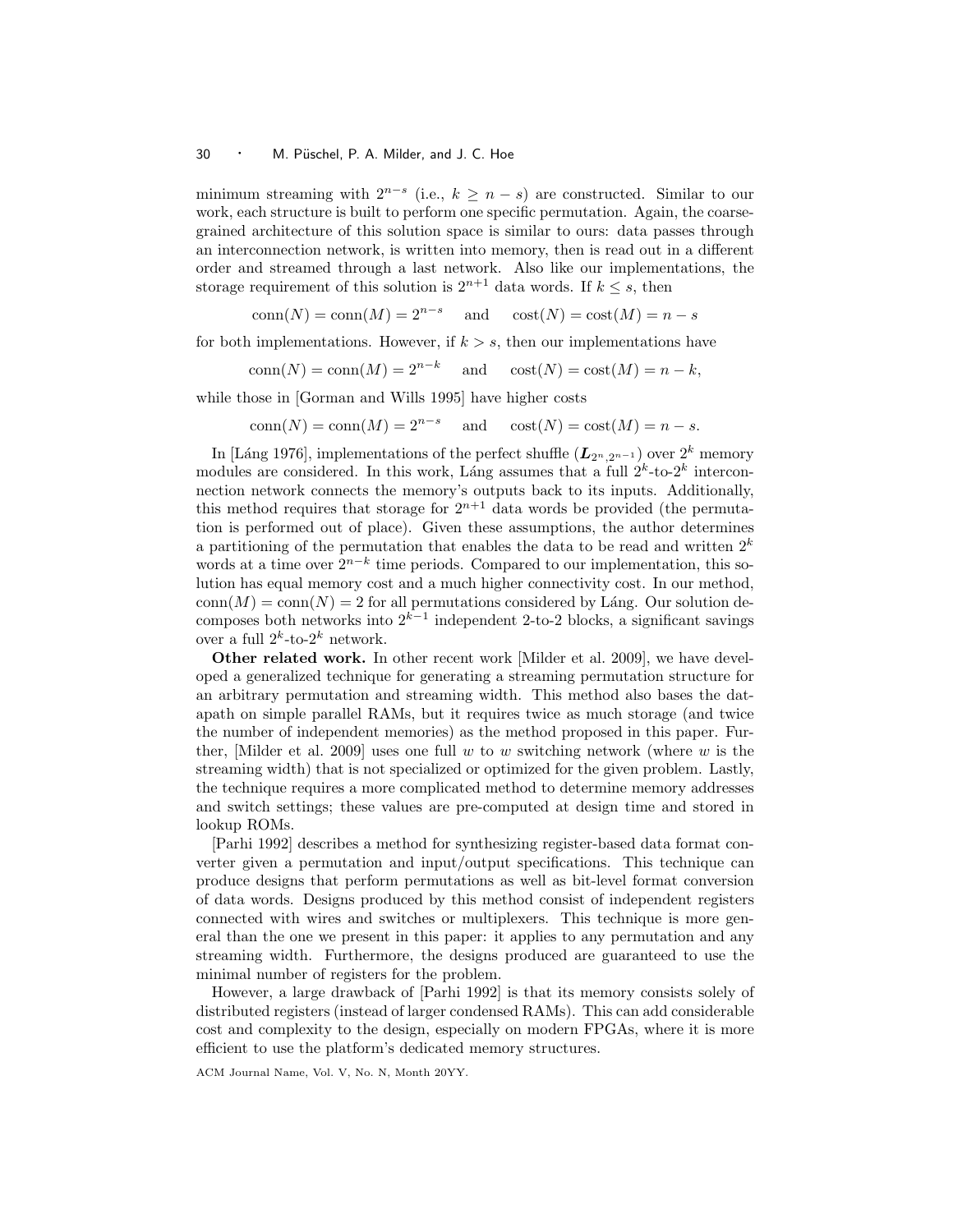Permutation networks. In the architecture we describe, we employ specialized permutation networks before and after the RAMs. These networks are spatial; they do not permute across time boundaries. Each network connects  $2^k$  inputs to  $2^k$ outputs (although in most cases we decompose to smaller sub-networks). In the literature, a large amount of work exists on permutation networks of this sort. Here, we discuss the applicability and costs of using these networks in place of our own. Recall, our permutation networks are s stages wide, with each stage containing  $2^{k-1}$  2-to-2 switches, where  $s = \text{rank}(M_2) \leq k$ .

First, we consider a class of  $2k - 1$  stage networks [Benes 1965; Waksman 1968; Lee 1985]. These networks consist of  $2k-1$  stages, each with  $2^{k-1}$  2-to-2 switches. Networks in this class are capable of performing all  $2^k!$  possible permutations on  $2^k$ points. So, with pre-computation of the switch settings, one of these networks could easily be used as a drop-in replacement for our network. However, the generality of the network adds cost; it is more than twice the size of our worst-case network.

Next, we examine a class of k stage networks [Lawrie 1975; Pease 1977; Parker 1980]. These networks are capable of performing many possible permutations in one pass, but some important permutations (e.g., Example 7 above) are not covered. In some cases, networks in this class could be used to replace our networks. However, even in these cases, the network's cost is equal to our worst-case cost.

Potentially, networks in either class could be greatly simplified by specialization, i.e., restricting the set of permutations the network may perform. This would lower the implementation cost by allowing unneeded switches to be removed. However, our constructive bottom-up solution is easily automated, and it builds a network precisely specialized for the set of permutations needed for our problem.

#### 6.3 Applications

The streaming permutations considered in this paper have a wide range of applications. In this section, we list and briefly discuss some of the most important.

Transforms. Permutations are extremely important in fast computation of linear transforms. The Cooley-Tukey fast Fourier transform (FFT) and its variants [Van Loan 1992] use stride permutations  $\boldsymbol{L}$  and the bit reversal  $\boldsymbol{R}$ . A similar Cooley-Tukey-like fast algorithm for the Walsh-Hadamard transform [Beauchamp 1984] also uses the stride permutation  $\bm{L}$ .

Streaming permutations are applicable to fast algorithms for the discrete cosine transform  $(DCT)$  and discrete sine transform  $(DST)$ . In [Püschel and Moura 2008], fast Cooley-Tukey type algorithms for these transforms are derived. These algorithms use the stride permutation, as well as the permutation  $K_{2^n,2^m}$ , defined

$$
K_{2^n,2^m}=\left(I_{2^{m-1}}\otimes \left(I_{2^{n-m}}\oplus J_{2^{n-m}}\right)\right)L_{2^n,2^m}.
$$

Inspection shows that  $I_{2^{n-m}} \oplus J_{2^{n-m}} = \pi(Q)$  for

$$
Q = \begin{pmatrix} 1 & & & \\ 1 & 1 & & \\ \vdots & & \ddots & \\ 1 & & & 1 \end{pmatrix}.
$$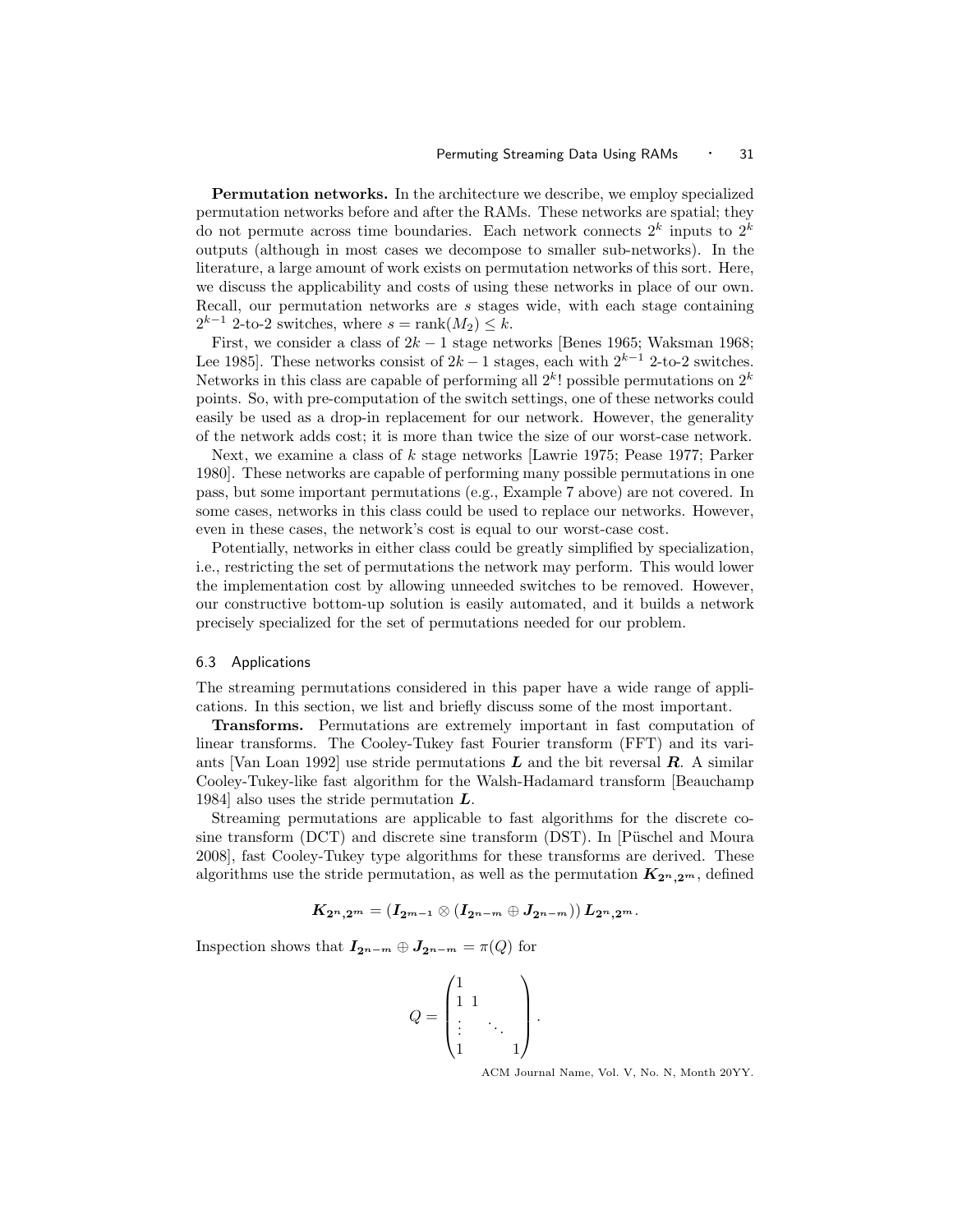Hence,  $\mathbf{K}_{2n,2^m} = \pi(P)$  for

$$
P=(I_{m-1}\oplus Q)C^m_n.
$$

The  $\boldsymbol{K}$  permutation can be represented as a linear transformation on the bit representation, so it can be implemented by Algorithm 5.2.

In addition to Cooley-Tukey type algorithms, fast regularized (or constant geometry) algorithms for computing the DCT and DST exist [Astola and Akopian 1999]. These algorithms require the stride permutation  $\boldsymbol{L}$  as well as the Hadamard reordering,  $\mathbb{Z}_{2^n}$ , seen in Example 7 in Section 6.1.

Some versions of the Walsh transform utilize Gray code reordering [Beauchamp 1984]. If we let this permutation be represented by  $\pi(Q)$ , then Q is a lower-left triangular matrix of ones.

$$
Q = \begin{pmatrix} 1 & & & \\ 1 & 1 & & & \\ 1 & 1 & 1 & & \\ \vdots & \vdots & \vdots & \ddots & \\ 1 & 1 & 1 & \dots & 1 \end{pmatrix}.
$$

For any streaming width, the bottom right submatrix  $Q_1$  will have full rank, so  $Q$ will be factorized as in Example 1, above.

Additionally, some optimizations in the transform domain can be simply implemented using our method. For example, [Duhamel 1990] shows how the bit reversal and matrix transposition needed in the 2-D FFT can be performed together at a reduced cost. In our framework, this optimization is easily realized as

$$
\pi(P) = (\mathbf{I}_{\mathbf{2}^n} \otimes \mathbf{R}_{\mathbf{2}^n}) \mathbf{L}_{\mathbf{2}^{2n}, \mathbf{2}^n} \quad \text{and} \quad P = (I_n \oplus J_n) \cdot C_{2n}^n.
$$

Lastly, we note that the initial impetus for this work came from the transform domain. In particular, we were motivated by flexible hardware implementations of the FFT. In [Milder et al. 2008], we use the permutations described in this paper to generate FFT implementations for FPGAs. In Fig. 10 (taken from [Milder et al. 2008]), we demonstrate a large range of tradeoffs between cost (in FPGA area) and throughput (in million samples per second). Additionally, we compare the designs to previous work [Nordin et al. 2005], which uses similar generation techniques, but less efficient permutation structures, and to the commercially-available Xilinx LogiCore library cores, which exhibit limited scalability. The flexible nature of the permutations proposed in this work should enable a similar space of highly flexible hardware designs for other transforms and applications.

Transposition. Permutations can be important applications themselves. For example, the transposition (or corner turn) of an  $n \times n$  matrix is simply the stride permutation  $L_{n^2,n}$ . Transposition is a very important application; it is commonly used in multi-dimensional separable signal processing (e.g., multi-dimensional DFT, image processing, etc.). This permutation is easily implemented with our method.

Other. Other possible applications for this work occur in a variety of domains. For example, sorting networks [Bilardi 1989] and Viterbi coding [Viterbi 1967] both access data in a stride permutation pattern. Our technique can be used in streaming implementations of these applications.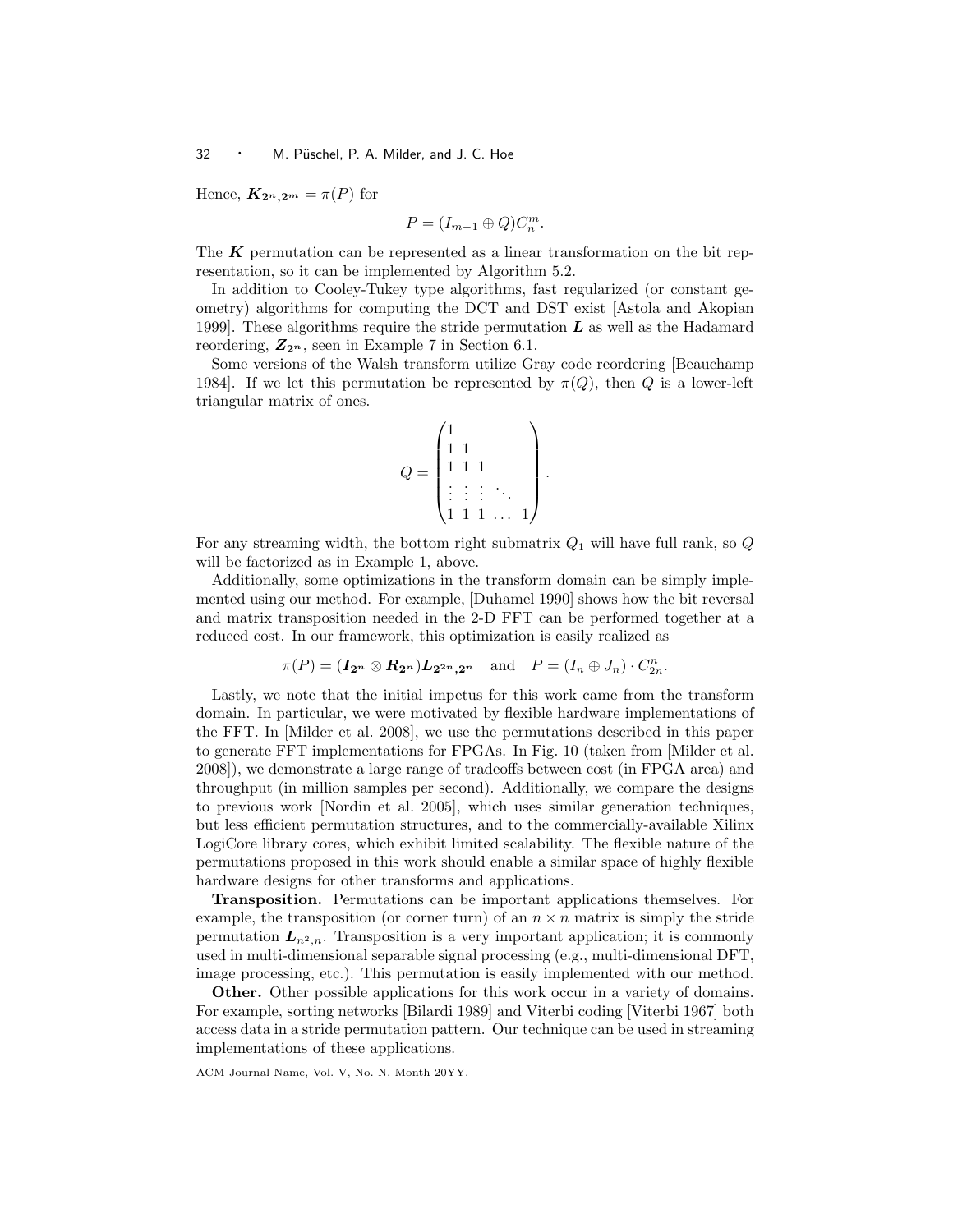

**DFT 1024 (16 bit fixed point) on Xilinx Virtex-5 FPGA**

Fig. 10. FPGA cores for the fast Fourier transform, using the streaming permutations proposed in this paper. This figure is taken from [Milder et al. 2008].

# 7. CONCLUSIONS

Many applications (such as linear signal processing transforms) can benefit from hardware acceleration, but data permutations can be a difficult barrier preventing high performance streaming architectures. The difficulty lies in trying to map the permutation to  $2<sup>k</sup>$  independent memory banks without causing conflicts.

In this paper, we described an architecture that uses dual-ported memory and simple interconnection networks. We showed how to mathematically represent the problem and its restrictions. We gave an algorithm that uses matrix manipulations to reach a solution, given a permutation and a streaming width.

If the permutation can be expressed as a permutation on the bits, the solution obtained is provably optimal with regard to network connectivity and control cost. Furthermore, the algorithm and hardware generation are easily automated; we have written a tool that takes a permutation and streaming width, and produces a synthesizable Verilog description.

We provided several example permutations as well as the corresponding solutions produced by the algorithm. We compared our method with relevant related work, and examined prior work on permutation networks and their applicability to our solution. Lastly, we discussed several applications for this method.

Extension. In this paper, we examined the case where a RAM-based datapath is constructed for a specific permutation  $P$ . However, some applications require or would benefit from the ability to perform several different permutations  $P_{(0)}, P_{(1)}, \ldots, P_{(m-1)}$  with one datapath. This structure would take in streaming data as well as additional control bits to specify which of the m permutations to perform.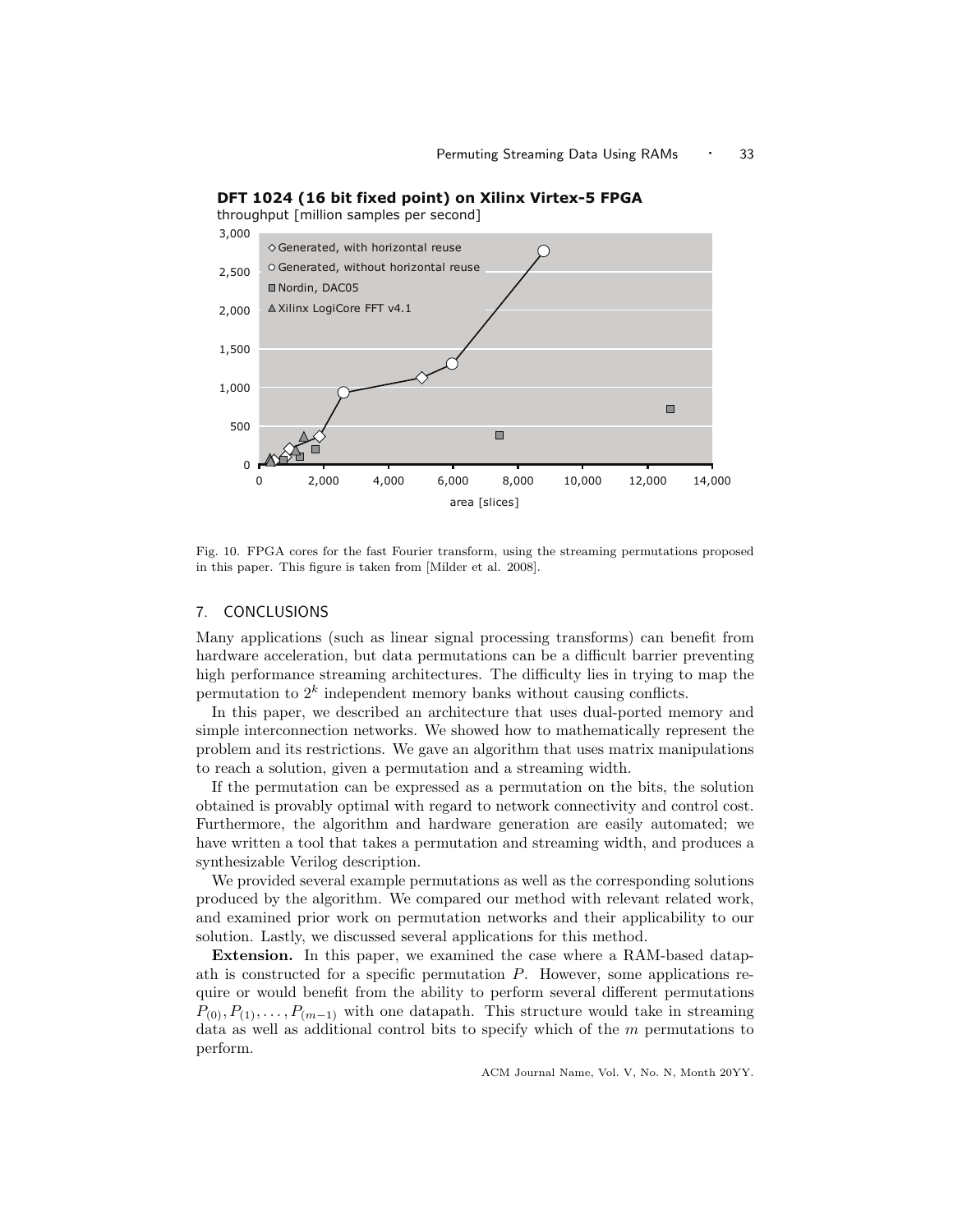Our proposed approach could be adapted to this problem. In some cases, it may only be necessary to extend the control logic (but leave the memories and switching networks intact). In others, the switching networks must be augmented to support different sets of connections. By extending our approach, it may be possible to reduce costs by factoring the permutations in a way to facilitate the sharing of control and switching elements across the different permutations.

#### ACKNOWLEDGMENT

This work was supported by DARPA under DOI grant NBCH-1050009 and by NSF awards 0325687 and 0702386. A patent application for this work is pending.

Finally, the authors would like to thank Gianfranco Bilardi for helpful discussions and the anonymous reviewers for comments that helped to improve the paper.

### REFERENCES

- Astola, J. and Akopian, D. 1999. Architecure-oriented regular algorithms for discrete sine and cosine transforms. IEEE Transactions on Signal Processing 47, 4, 1109–1124.
- Beauchamp, K. G. 1984. Applications of Walsh and Related Functions. Academic Press.
- Benes, V. E. 1965. Mathematical Theory of Connecting Networks and Telephone Traffic. Academic Press.
- Bernstein, D. S. 2005. Matrix Mathematics. Princeton University Press.
- BILARDI, G. 1989. Merging and sorting networks with the topology of the omega network. IEEE Transactions on Computers 38, 10, 1396–1403.
- BÜRGISSER, P., CLAUSEN, M., AND SHOKROLLAHI, M. A. 1997. Algebraic Complexity Theory. Springer.
- Duhamel, P. 1990. A connection between bit reversal and matrix transposition: Hardware and software consequences. IEEE Transactions on Acoustics, Speech, and Signal Processing 38, 11, 1893–1418.
- Gorman, S. F. and Wills, J. M. 1995. Partial column FFT pipelines. IEEE Transactions on Circuits and Systems II: Analog and Digital Signal Processing 42, 6, 414–423.
- JÄRVINEN, T. S., SALMELA, P., SOROKIN, H., AND TAKALA, J. H. 2004. Stride permutation networks for array processors. In IEEE International Conference on Application-Specific Systems, Architectures, and Processors.
- LÁNG, T. 1976. Interconnections between processors and memory modules using the shuffleexchange network. IEEE Transactions on Computers 25, 5, 496–503.
- LAWRIE, D. H. 1975. Access and alignment of data in an array processor. IEEE Transactions on Computers 24, 12, 1145–1155.
- LEE, K. Y. 1985. On the rearrangeability of  $2(\log_2 N) 1$  stage permutation networks. IEEE Transactions on Computers 34, 5, 412–425.
- MILDER, P. A., FRANCHETTI, F., HOE, J. C., AND PÜSCHEL, M. 2008. Formal datapath representation and manipulation for implementing DSP transforms. In Proceedings of the 45th Annual ACM/IEEE Conference on Design Automation (DAC).
- MILDER, P. A., HOE, J. C., AND PÜSCHEL, M. 2009. Automatic generation of streaming datapaths for arbitrary fixed permutations. In Proceedings of Design, Automation and Test in Europe.
- NORDIN, G., MILDER, P. A., HOE, J. C., AND PUSCHEL, M. 2005. Automatic generation of customized discrete Fourier transform IPs. In Proceedings of the 42nd Annual ACM/IEEE Conference on Design Automation (DAC).
- Parhi, K. K. 1992. Systematic synthesis of DSP data format converters using life-time analysis and forward-backward register allocation. IEEE Transactions on Circuits and Systems II: Analog and Digital Signal Processing 39, 7, 423–440.
- PARKER, D. S. 1980. Notes on shuffle/exchange-type switching networks. IEEE Transactions on Computers 29, 3, 213–222.